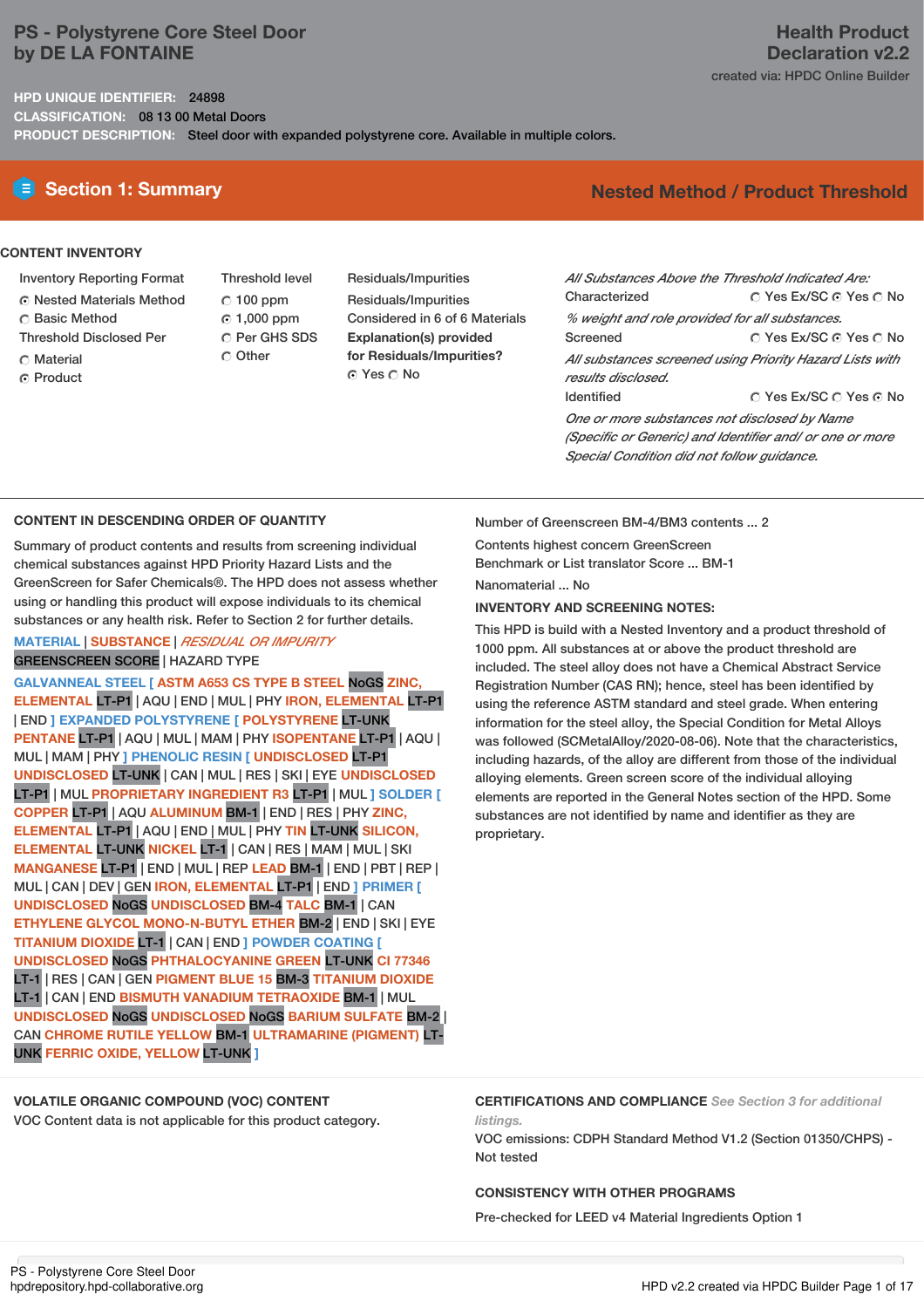Third Party Verified?

Yes ⊙ No

PREPARER: Vertima VERIFIER: VERIFICATION #:

SCREENING DATE: 2021-05-25 PUBLISHED DATE: 2021-05-25 EXPIRY DATE: 2024-05-25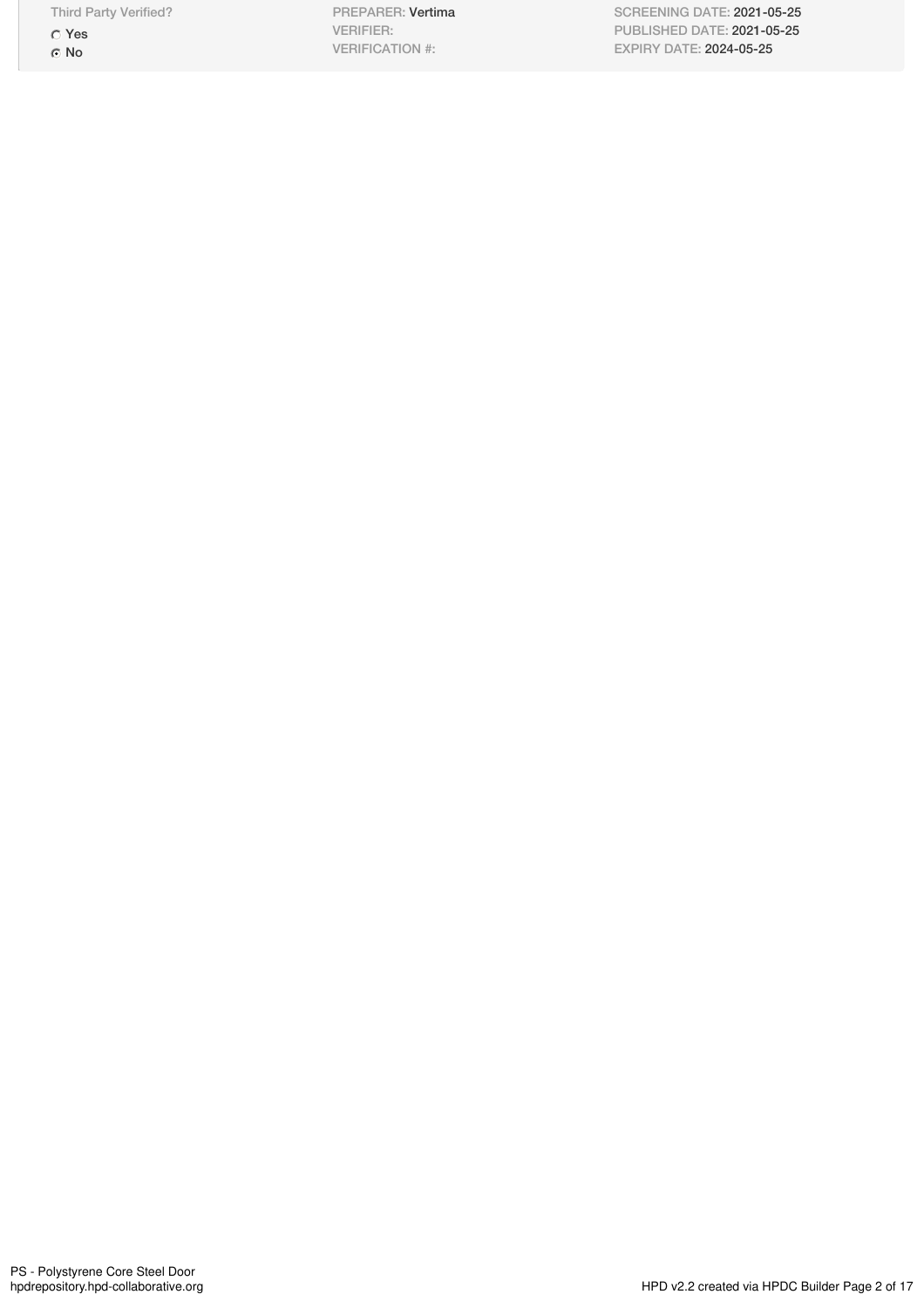This section lists contents in a product based on specific threshold(s) and reports detailed health information including hazards. This HPD uses the *inventory method indicated above, which is one of three possible methods:*

- *Basic Inventory method with Product-level threshold.*
- *Nested Material Inventory method with Product-level threshold*
- *Nested Material Inventory method with individual Material-level thresholds*

Definitions and requirements for the three inventory methods and requirements for each data field can be found in the HPD Open Standard version *2.2, available on the HPDC website at: [www.hpd-collaborative.org/hpd-2-2-standard](https://www.hpd-collaborative.org/hpd-2-2-standard)*

| <b>GALVANNEAL STEEL</b>     | $%: 91.6000 - 95.5000$                                                                                                                                                                                                                                                                    |                             |
|-----------------------------|-------------------------------------------------------------------------------------------------------------------------------------------------------------------------------------------------------------------------------------------------------------------------------------------|-----------------------------|
| PRODUCT THRESHOLD: 1000 ppm | RESIDUALS AND IMPURITIES CONSIDERED: Yes                                                                                                                                                                                                                                                  | <b>MATERIAL TYPE: Metal</b> |
| declaration threshold.      | RESIDUALS AND IMPURITIES NOTES: The steel is passivated. The role of passivation is to provide protection during handling, transport and<br>storage. This coating generally lasts about six weeks before it is consumed; thus, any remaining trace of passivation is considered below the |                             |
|                             | OTHER MATERIAL NOTES: The steel door is available as is or painted; hence, the range of weight percentage.                                                                                                                                                                                |                             |
|                             |                                                                                                                                                                                                                                                                                           |                             |
|                             |                                                                                                                                                                                                                                                                                           |                             |
|                             |                                                                                                                                                                                                                                                                                           |                             |
|                             |                                                                                                                                                                                                                                                                                           |                             |
|                             |                                                                                                                                                                                                                                                                                           |                             |
|                             |                                                                                                                                                                                                                                                                                           |                             |
|                             |                                                                                                                                                                                                                                                                                           |                             |
|                             |                                                                                                                                                                                                                                                                                           |                             |
|                             |                                                                                                                                                                                                                                                                                           |                             |
|                             |                                                                                                                                                                                                                                                                                           |                             |
|                             |                                                                                                                                                                                                                                                                                           |                             |
|                             |                                                                                                                                                                                                                                                                                           |                             |
|                             |                                                                                                                                                                                                                                                                                           |                             |
|                             |                                                                                                                                                                                                                                                                                           |                             |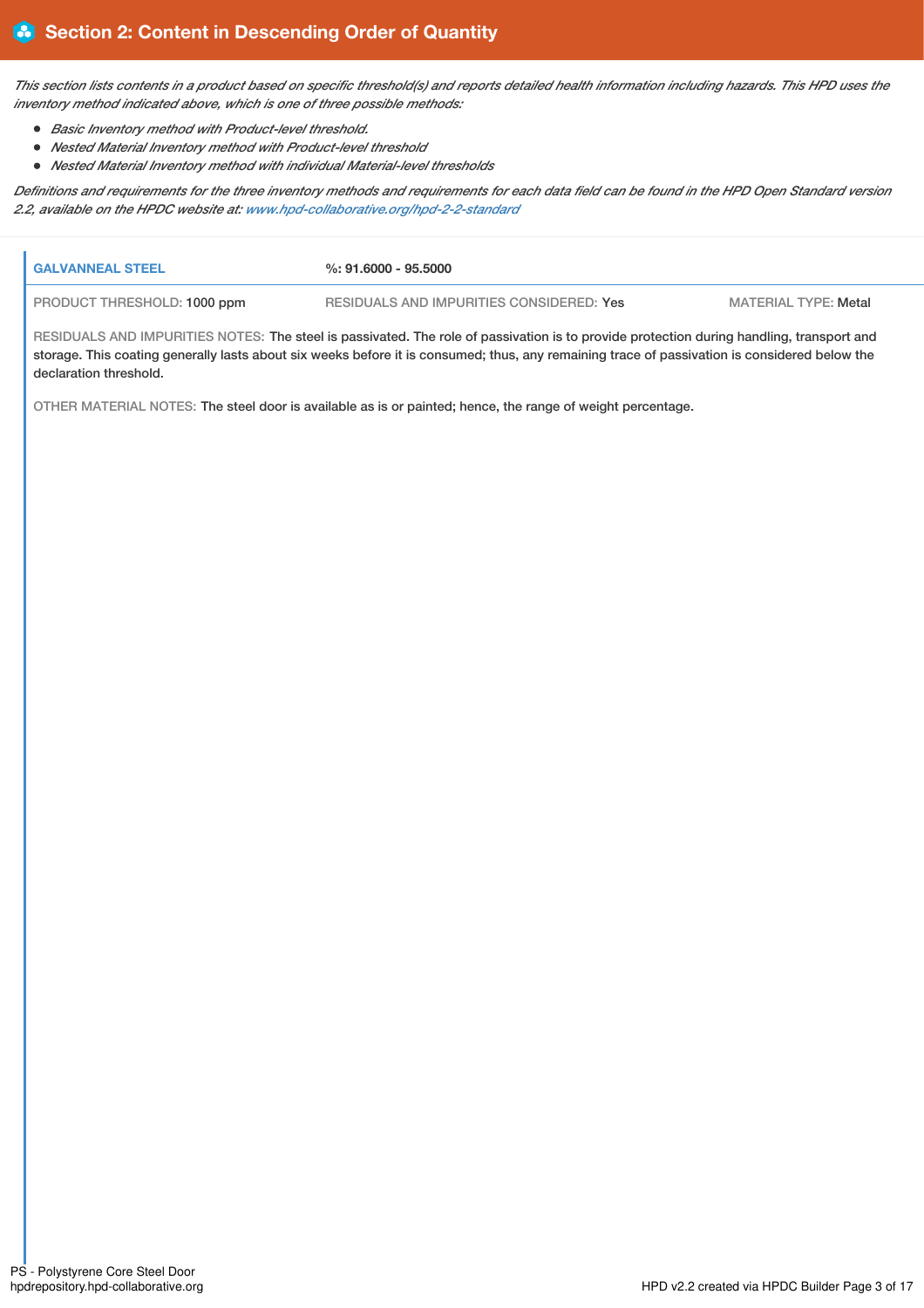| <b>ASTM A653 CS TYPE B STEEL</b> |                                                                |                                            |  | ID: 12597-69-2                                        |
|----------------------------------|----------------------------------------------------------------|--------------------------------------------|--|-------------------------------------------------------|
|                                  | HAZARD SCREENING METHOD: Pharos Chemical and Materials Library | HAZARD SCREENING DATE: 2021-05-25 21:09:59 |  |                                                       |
| %: 90,0000 - 100,0000            | GS: NoGS                                                       |                                            |  | RC: Both NANO: No SUBSTANCE ROLE: Structure component |
| <b>HAZARD TYPE</b>               | AGENCY AND LIST TITLES                                         | <b>WARNINGS</b>                            |  |                                                       |
| None found                       |                                                                |                                            |  | No warnings found on HPD Priority Hazard Lists        |

SUBSTANCE NOTES: The galvanneal coating can make up to 10wt.% of the steel; hence, the range of weight percentage for the steel. In compliance with HPDC Special Conditions Policy for Metal Alloys, the listed alloy is considered the ingredient in this product, and is reported without information regarding its alloying elements. Metal alloys have different intrinsic characteristics, including health and environmental hazards, than their alloying elements. Alloying element content inventory and their GreenScreen scores are available in Section 5 (General Notes) of this HPD.

| <b>ZINC, ELEMENTAL</b> |                                                                |                |                                                             | ID: 7440-66-6                                         |  |  |
|------------------------|----------------------------------------------------------------|----------------|-------------------------------------------------------------|-------------------------------------------------------|--|--|
|                        | HAZARD SCREENING METHOD: Pharos Chemical and Materials Library |                |                                                             | HAZARD SCREENING DATE: 2021-05-25 21:10:12            |  |  |
| $\%$ : 0.0000 - 9.1000 | GS: LT-P1                                                      | <b>RC: UNK</b> | NANO: No                                                    | <b>SUBSTANCE ROLE: Alloy element</b>                  |  |  |
| <b>HAZARD TYPE</b>     | <b>AGENCY AND LIST TITLES</b>                                  |                | <b>WARNINGS</b>                                             |                                                       |  |  |
| <b>AQU</b>             | EU - GHS (H-Statements)                                        |                | H400 - Very toxic to aquatic life                           |                                                       |  |  |
| <b>AQU</b>             | EU - GHS (H-Statements)                                        |                | H410 - Very toxic to aquatic life with long lasting effects |                                                       |  |  |
| <b>END</b>             | <b>TEDX - Potential Endocrine Disruptors</b>                   |                | <b>Potential Endocrine Disruptor</b>                        |                                                       |  |  |
| <b>MUL</b>             | German FEA - Substances Hazardous to<br>Waters                 |                | Class 2 - Hazard to Waters                                  |                                                       |  |  |
| <b>PHY</b>             | EU - GHS (H-Statements)                                        |                |                                                             | H250 - Catches fire spontaneously if exposed to air   |  |  |
| <b>PHY</b>             | EU - GHS (H-Statements)                                        |                | which may ignite spontaneously                              | H260 - In contact with water releases flammable gases |  |  |

SUBSTANCE NOTES: The galvanneal coating is made of zinc and iron and can make up 10 wt.% of the total steel; hence, the range of weight percentage.

| <b>IRON, ELEMENTAL</b> |                                                                                                                                         |                |                                      | ID: 7439-89-6                              |
|------------------------|-----------------------------------------------------------------------------------------------------------------------------------------|----------------|--------------------------------------|--------------------------------------------|
|                        | HAZARD SCREENING METHOD: Pharos Chemical and Materials Library                                                                          |                |                                      | HAZARD SCREENING DATE: 2021-05-25 21:10:12 |
| %: 0.0000 - 1.1000     | $GS: LT-PI$                                                                                                                             | <b>RC: UNK</b> | NANO: No                             | <b>SUBSTANCE ROLE: Alloy element</b>       |
| <b>HAZARD TYPE</b>     | <b>AGENCY AND LIST TITLES</b>                                                                                                           |                | <b>WARNINGS</b>                      |                                            |
| <b>END</b>             | <b>TEDX - Potential Endocrine Disruptors</b>                                                                                            |                | <b>Potential Endocrine Disruptor</b> |                                            |
| percentage.            | SUBSTANCE NOTES: The galvanneal coating is made of zinc and iron and can make up 10 wt.% of the total steel; hence, the range of weight |                |                                      |                                            |

| <b>EXPANDED POLYSTYRENE</b> | $\%$ : 3.2000 - 3.5000                                                                                                      |                                          |
|-----------------------------|-----------------------------------------------------------------------------------------------------------------------------|------------------------------------------|
| PRODUCT THRESHOLD: 1000 ppm | RESIDUALS AND IMPURITIES CONSIDERED: Yes                                                                                    | <b>MATERIAL TYPE: Polymeric Material</b> |
|                             | RESIDUALS AND IMPURITIES NOTES: The materials doen't contain residuals or impurities at or above the declaration threshold. |                                          |
| Billiam Comp Other Bread    |                                                                                                                             |                                          |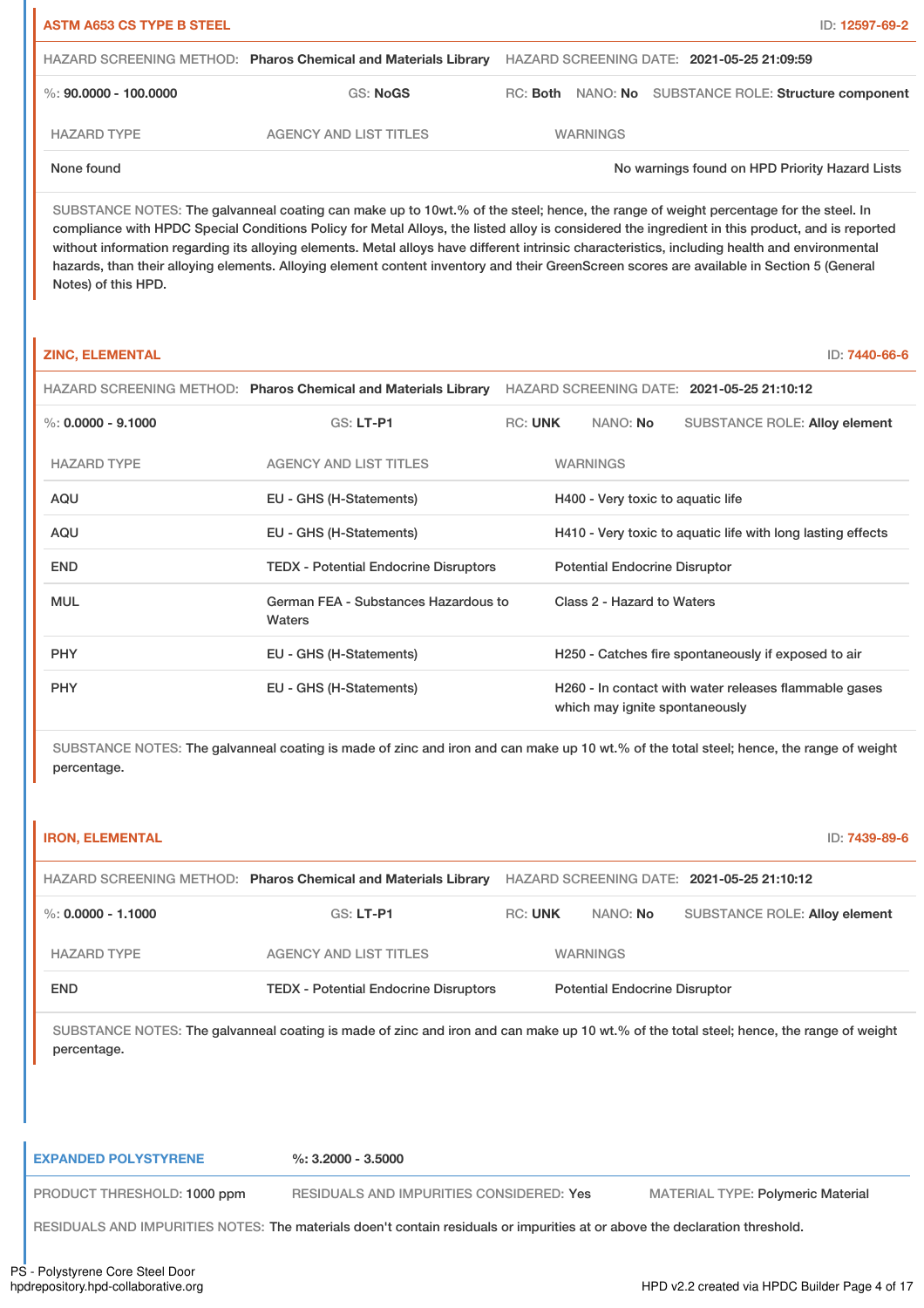OTHER MATERIAL NOTES: The steel door is available as is or painted; hence, the range of weight percentage.

| <b>POLYSTYRENE</b>      |                                                                |                |                 | ID: 9003-53-6                                  |
|-------------------------|----------------------------------------------------------------|----------------|-----------------|------------------------------------------------|
|                         | HAZARD SCREENING METHOD: Pharos Chemical and Materials Library |                |                 | HAZARD SCREENING DATE: 2021-05-25 21:09:59     |
| %: $92.6000 - 100.0000$ | <b>GS: LT-UNK</b>                                              | <b>RC: UNK</b> | NANO: No        | <b>SUBSTANCE ROLE: Monomer</b>                 |
| <b>HAZARD TYPE</b>      | <b>AGENCY AND LIST TITLES</b>                                  |                | <b>WARNINGS</b> |                                                |
| None found              |                                                                |                |                 | No warnings found on HPD Priority Hazard Lists |
|                         |                                                                |                |                 |                                                |

SUBSTANCE NOTES: Weight percentage interval is used to cover production variation and maintain a level of confidentiality.

**PENTANE** ID: **109-66-0**

|                      | HAZARD SCREENING METHOD: Pharos Chemical and Materials Library |                |                            | HAZARD SCREENING DATE: 2021-05-25 21:10:04             |  |
|----------------------|----------------------------------------------------------------|----------------|----------------------------|--------------------------------------------------------|--|
| %: $3.0000 - 8.0000$ | $GS: LT-PI$                                                    | <b>RC: UNK</b> | NANO: No                   | SUBSTANCE ROLE: Blowing agent                          |  |
| <b>HAZARD TYPE</b>   | <b>AGENCY AND LIST TITLES</b>                                  |                | WARNINGS                   |                                                        |  |
| AQU                  | EU - GHS (H-Statements)                                        |                |                            | H411 - Toxic to aquatic life with long lasting effects |  |
| <b>MUL</b>           | German FEA - Substances Hazardous to<br>Waters                 |                | Class 2 - Hazard to Waters |                                                        |  |
| <b>MAM</b>           | EU - GHS (H-Statements)                                        |                |                            | H304 - May be fatal if swallowed and enters airways    |  |
| <b>PHY</b>           | EU - GHS (H-Statements)                                        |                |                            | H225 - Highly flammable liquid and vapour              |  |

SUBSTANCE NOTES: Weight percentage interval is used to cover production variation and maintain a level of confidentiality.

| <b>ISOPENTANE</b>    |                                                                |                 |                            |                                              | ID: 78-78-4                                            |
|----------------------|----------------------------------------------------------------|-----------------|----------------------------|----------------------------------------------|--------------------------------------------------------|
|                      | HAZARD SCREENING METHOD: Pharos Chemical and Materials Library |                 |                            | HAZARD SCREENING DATE: 2021-05-07 13:02:25   |                                                        |
| %: $0.0000 - 3.0000$ | $GS: LT-PI$                                                    | <b>RC:</b> None | NANO: <b>No</b>            |                                              | SUBSTANCE ROLE: Blowing agent                          |
| <b>HAZARD TYPE</b>   | AGENCY AND LIST TITLES                                         |                 | <b>WARNINGS</b>            |                                              |                                                        |
| <b>AQU</b>           | EU - GHS (H-Statements)                                        |                 |                            |                                              | H411 - Toxic to aquatic life with long lasting effects |
| <b>MUL</b>           | German FEA - Substances Hazardous to<br>Waters                 |                 | Class 2 - Hazard to Waters |                                              |                                                        |
| <b>MAM</b>           | EU - GHS (H-Statements)                                        |                 |                            |                                              | H304 - May be fatal if swallowed and enters airways    |
| <b>PHY</b>           | EU - GHS (H-Statements)                                        |                 |                            | H224 - Extremely flammable liquid and vapour |                                                        |

SUBSTANCE NOTES: Weight percentage interval is used to cover production variation and maintain a level of confidentiality.

| <b>PHENOLIC RESIN</b>                                                                                                        | $\%$ : 0.8000 - 1.0000                   |                                          |  |  |  |  |
|------------------------------------------------------------------------------------------------------------------------------|------------------------------------------|------------------------------------------|--|--|--|--|
| PRODUCT THRESHOLD: 1000 ppm                                                                                                  | RESIDUALS AND IMPURITIES CONSIDERED: Yes | <b>MATERIAL TYPE: Polymeric Material</b> |  |  |  |  |
| RESIDUALS AND IMPURITIES NOTES: The material does not contain residuals or impurities at or above the declaration threshold. |                                          |                                          |  |  |  |  |
| OTHER MATERIAL NOTES: The steel door is available as is or painted; hence, the range of weight percentage.                   |                                          |                                          |  |  |  |  |
| <b>UNDISCLOSED</b>                                                                                                           |                                          | <b>ID: Undisclosed</b>                   |  |  |  |  |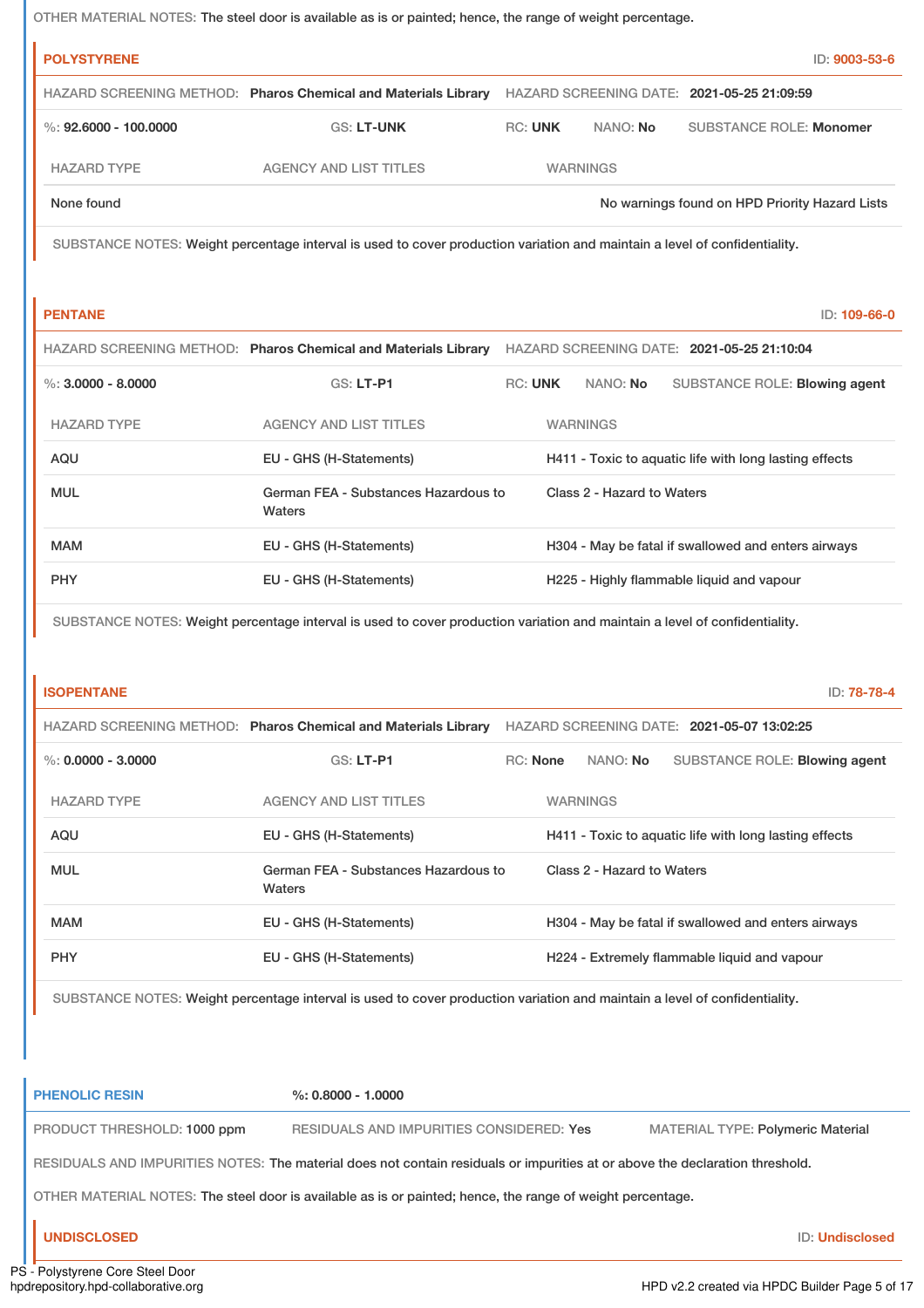|                      | HAZARD SCREENING METHOD: Pharos Chemical and Materials Library | HAZARD SCREENING DATE: 2021-05-25 21:10:00 |          |                                                |
|----------------------|----------------------------------------------------------------|--------------------------------------------|----------|------------------------------------------------|
| %: 60,0000 - 70,0000 | $GS: LT-P1$                                                    | <b>RC:</b> None                            | NANO: No | <b>SUBSTANCE ROLE: Monomer</b>                 |
| <b>HAZARD TYPE</b>   | <b>AGENCY AND LIST TITLES</b>                                  | <b>WARNINGS</b>                            |          |                                                |
| None found           |                                                                |                                            |          | No warnings found on HPD Priority Hazard Lists |

SUBSTANCE NOTES: This substance is undisclosed as it is proprietary. Weight ranges are used to cover variation in production and add a level of confidentiality.

### **UNDISCLOSED** ID: **Undisclosed**

|                        |                                    | HAZARD SCREENING METHOD: Pharos Chemical and Materials Library HAZARD SCREENING DATE: 2021-05-25 21:10:03 |
|------------------------|------------------------------------|-----------------------------------------------------------------------------------------------------------|
| %: $20.0000 - 30.0000$ | <b>GS: LT-UNK</b>                  | <b>RC:</b> None<br>NANO: No<br><b>SUBSTANCE ROLE: Monomer</b>                                             |
| <b>HAZARD TYPE</b>     | <b>AGENCY AND LIST TITLES</b>      | <b>WARNINGS</b>                                                                                           |
| CAN                    | EU - GHS (H-Statements)            | H351 - Suspected of causing cancer                                                                        |
| <b>MUL</b>             | US EPA - PPT Chemical Action Plans | EPA Chemical of Concern - Action Plan published                                                           |
| <b>RES</b>             | <b>AOEC - Asthmagens</b>           | Asthmagen (G) - generally accepted                                                                        |
| <b>CAN</b>             | <b>MAK</b>                         | Carcinogen Group 4 - Non-genotoxic carcinogen with<br>low risk under MAK/BAT levels                       |
| <b>SKI</b>             | EU - GHS (H-Statements)            | H315 - Causes skin irritation                                                                             |
| <b>EYE</b>             | EU - GHS (H-Statements)            | H319 - Causes serious eye irritation                                                                      |
| <b>RES</b>             | <b>MAK</b>                         | Sensitizing Substance Sah - Danger of airway & skin<br>sensitization                                      |
| <b>RES</b>             | EU - GHS (H-Statements)            | H334 - May cause allergy or asthma symptoms or<br>breathing difficulties if inhaled                       |
| <b>SKI</b>             | EU - GHS (H-Statements)            | H317 - May cause an allergic skin reaction                                                                |
| <b>RES</b>             | US EPA - PPT Chemical Action Plans | Inhalation sensitizer causing asthma and lung damage                                                      |

SUBSTANCE NOTES: This substance is undisclosed as it is proprietary. Weight ranges are used to cover variation in production and add a level of confidentiality.

| <b>UNDISCLOSED</b>               |                                                                                                                                       |                                   | <b>ID: Undisclosed</b>                     |
|----------------------------------|---------------------------------------------------------------------------------------------------------------------------------------|-----------------------------------|--------------------------------------------|
|                                  | HAZARD SCREENING METHOD: Pharos Chemical and Materials Library                                                                        |                                   | HAZARD SCREENING DATE: 2021-05-25 21:10:05 |
| %: $1.0000 - 10.0000$            | $GS: LT-PI$                                                                                                                           | RC: None                          | NANO: No SUBSTANCE ROLE: Flame retardant   |
| <b>HAZARD TYPE</b>               | <b>AGENCY AND LIST TITLES</b>                                                                                                         | <b>WARNINGS</b>                   |                                            |
| <b>MUL</b>                       | German FEA - Substances Hazardous to<br>Waters                                                                                        | Class 3 - Severe Hazard to Waters |                                            |
| and add confidentiality.         | SUBSTANCE NOTES: This substance is undisclosed as it is proprietary. Weight percentage interval is used to cover production variation |                                   |                                            |
| <b>PROPRIETARY INGREDIENT R3</b> |                                                                                                                                       |                                   | <b>ID: Undisclosed</b>                     |
|                                  | HAZARD SCREENING METHOD: Pharos Chemical and Materials Library HAZARD SCREENING DATE: 2021-05-25 21:10:06                             |                                   |                                            |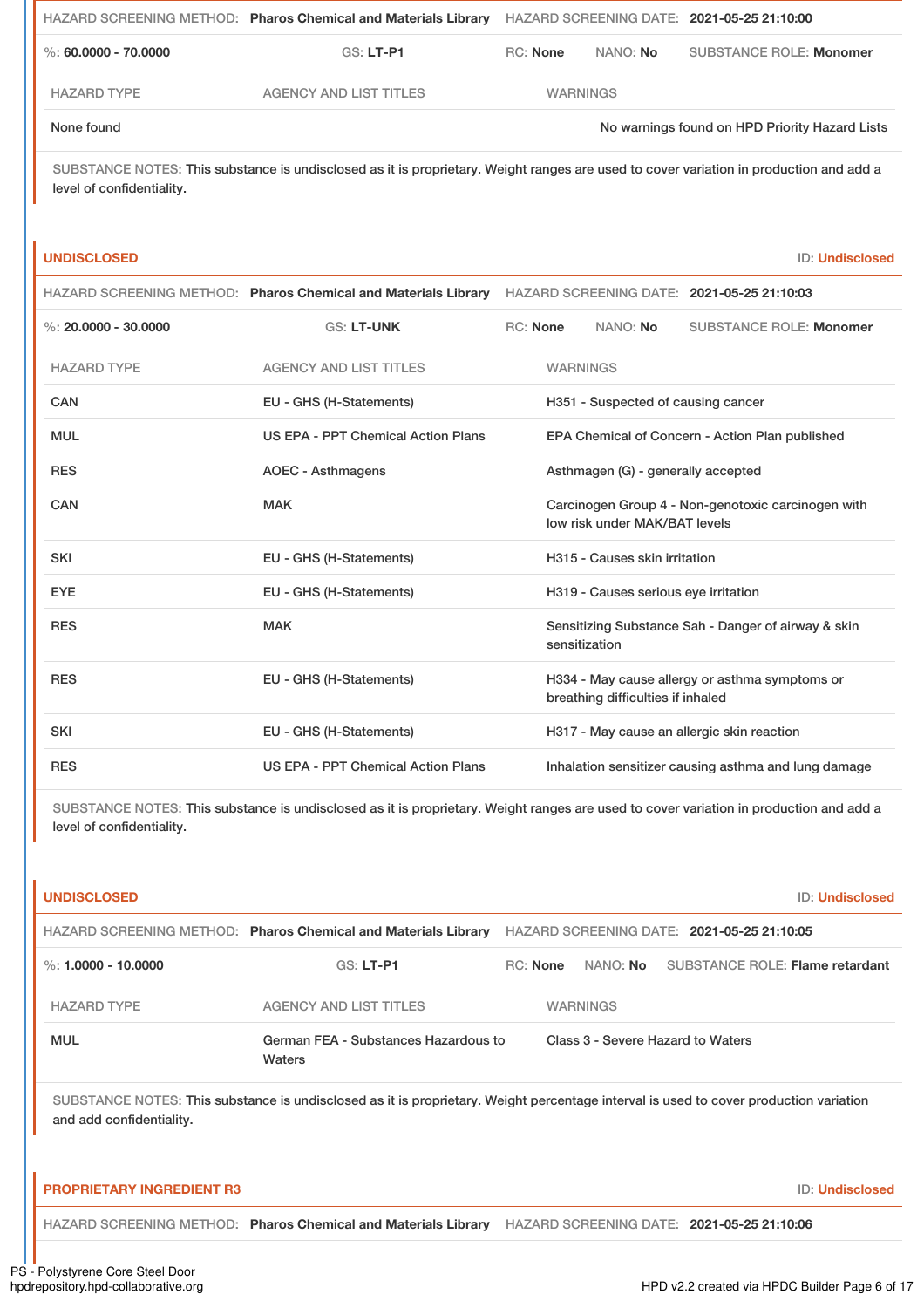| $\%: 1.0000 - 10.0000$                                   | <b>GS: LT-P1</b>                                                                                                                              | <b>RC: None</b> | NANO: No                             | <b>SUBSTANCE ROLE: Flame retardant</b>                 |
|----------------------------------------------------------|-----------------------------------------------------------------------------------------------------------------------------------------------|-----------------|--------------------------------------|--------------------------------------------------------|
| <b>HAZARD TYPE</b>                                       | <b>AGENCY AND LIST TITLES</b>                                                                                                                 |                 | <b>WARNINGS</b>                      |                                                        |
| <b>MUL</b>                                               | German FEA - Substances Hazardous to<br>Waters                                                                                                |                 | Class 2 - Hazard to Waters           |                                                        |
| and add confidentiality.                                 | SUBSTANCE NOTES: This substance is undisclosed as it is proprietary. Weight percentage interval is used to cover production variation         |                 |                                      |                                                        |
| <b>SOLDER</b>                                            | $%: 0.1000 - 0.2000$                                                                                                                          |                 |                                      |                                                        |
| PRODUCT THRESHOLD: 1000 ppm                              | RESIDUALS AND IMPURITIES CONSIDERED: Yes                                                                                                      |                 |                                      | <b>MATERIAL TYPE: Metal</b>                            |
|                                                          | RESIDUALS AND IMPURITIES NOTES: The material does not contain residuals or impurities at or above the declaration threshold.                  |                 |                                      |                                                        |
| presented according to its individual alloying elements. | OTHER MATERIAL NOTES: The steel door is available as is or painted; hence, the range of weight percentage. Solder is a bronze alloy and it is |                 |                                      |                                                        |
| <b>COPPER</b>                                            |                                                                                                                                               |                 |                                      | ID: 7440-50-8                                          |
|                                                          | HAZARD SCREENING METHOD: Pharos Chemical and Materials Library HAZARD SCREENING DATE: 2021-05-25 21:10:00                                     |                 |                                      |                                                        |
| $\%$ : 46.0000 - 97.0000                                 | GS: LT-P1                                                                                                                                     | <b>RC: UNK</b>  | NANO: No                             | <b>SUBSTANCE ROLE: Alloy element</b>                   |
| <b>HAZARD TYPE</b>                                       | <b>AGENCY AND LIST TITLES</b>                                                                                                                 |                 | <b>WARNINGS</b>                      |                                                        |
| AQU                                                      | EU - GHS (H-Statements)                                                                                                                       |                 |                                      | H411 - Toxic to aquatic life with long lasting effects |
|                                                          | SUBSTANCE NOTES: A range of weight percentage is used to cover variation in composition and add a level of confidentiality.                   |                 |                                      |                                                        |
|                                                          |                                                                                                                                               |                 |                                      |                                                        |
| <b>ALUMINUM</b>                                          |                                                                                                                                               |                 |                                      | ID: 7429-90-5                                          |
|                                                          | HAZARD SCREENING METHOD: Pharos Chemical and Materials Library HAZARD SCREENING DATE: 2021-05-25 21:10:11                                     |                 |                                      |                                                        |
| %: $0.0000 - 12.0000$                                    | <b>GS: BM-1</b>                                                                                                                               | <b>RC: UNK</b>  | NANO: No                             | <b>SUBSTANCE ROLE: Alloy element</b>                   |
| <b>HAZARD TYPE</b>                                       | <b>AGENCY AND LIST TITLES</b>                                                                                                                 |                 | <b>WARNINGS</b>                      |                                                        |
| <b>END</b>                                               | <b>TEDX - Potential Endocrine Disruptors</b>                                                                                                  |                 | <b>Potential Endocrine Disruptor</b> |                                                        |
| <b>RES</b>                                               | <b>AOEC - Asthmagens</b>                                                                                                                      |                 |                                      | Asthmagen (Rs) - sensitizer-induced                    |
| <b>PHY</b>                                               | EU - GHS (H-Statements)                                                                                                                       |                 |                                      | H261 - In contact with water releases flammable gases  |
| <b>PHY</b>                                               | EU - GHS (H-Statements)                                                                                                                       |                 | H228 - Flammable solid               |                                                        |
|                                                          | SUBSTANCE NOTES: A range of weight percentage is used to cover variation in composition and add a level of confidentiality.                   |                 |                                      |                                                        |
|                                                          |                                                                                                                                               |                 |                                      |                                                        |
| <b>ZINC, ELEMENTAL</b>                                   |                                                                                                                                               |                 |                                      | ID: 7440-66-6                                          |
|                                                          | HAZARD SCREENING METHOD: Pharos Chemical and Materials Library HAZARD SCREENING DATE: 2021-05-06 14:42:32                                     |                 |                                      |                                                        |
| $\%$ : 0.0000 - 45.0000                                  | <b>GS: LT-P1</b>                                                                                                                              | <b>RC: UNK</b>  | NANO: No                             | <b>SUBSTANCE ROLE: Alloy element</b>                   |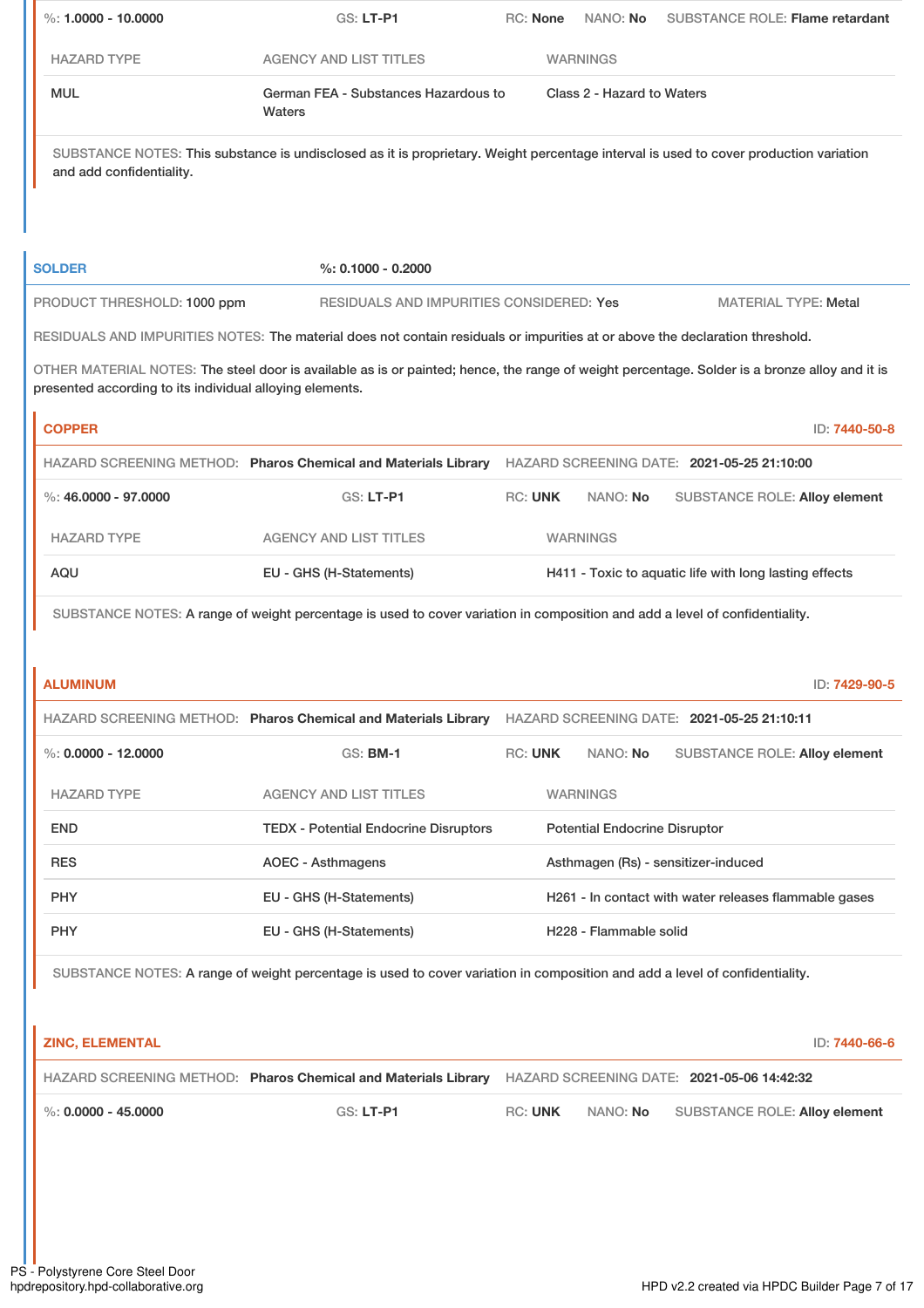| <b>HAZARD TYPE</b> | <b>AGENCY AND LIST TITLES</b>                                                                                               | <b>WARNINGS</b>                                                                         |
|--------------------|-----------------------------------------------------------------------------------------------------------------------------|-----------------------------------------------------------------------------------------|
| AQU                | EU - GHS (H-Statements)                                                                                                     | H400 - Very toxic to aquatic life                                                       |
| AQU                | EU - GHS (H-Statements)                                                                                                     | H410 - Very toxic to aquatic life with long lasting effects                             |
| <b>END</b>         | <b>TEDX - Potential Endocrine Disruptors</b>                                                                                | <b>Potential Endocrine Disruptor</b>                                                    |
| <b>MUL</b>         | German FEA - Substances Hazardous to<br><b>Waters</b>                                                                       | Class 2 - Hazard to Waters                                                              |
| <b>PHY</b>         | EU - GHS (H-Statements)                                                                                                     | H250 - Catches fire spontaneously if exposed to air                                     |
| <b>PHY</b>         | EU - GHS (H-Statements)                                                                                                     | H260 - In contact with water releases flammable gases<br>which may ignite spontaneously |
|                    | SUBSTANCE NOTES: A range of weight percentage is used to cover variation in composition and add a level of confidentiality. |                                                                                         |

| ____<br>. . |  |  |
|-------------|--|--|
|             |  |  |
|             |  |  |

**TIN** ID: **7440-31-5**

|                      | HAZARD SCREENING METHOD: Pharos Chemical and Materials Library |                |                 | HAZARD SCREENING DATE: 2021-05-06 14:42:32     |
|----------------------|----------------------------------------------------------------|----------------|-----------------|------------------------------------------------|
| %: $0.0000 - 5.0000$ | <b>GS: LT-UNK</b>                                              | <b>RC: UNK</b> | NANO: No        | <b>SUBSTANCE ROLE: Alloy element</b>           |
| <b>HAZARD TYPE</b>   | <b>AGENCY AND LIST TITLES</b>                                  |                | <b>WARNINGS</b> |                                                |
| None found           |                                                                |                |                 | No warnings found on HPD Priority Hazard Lists |

SUBSTANCE NOTES: A range of weight percentage is used to cover variation in composition and add a level of confidentiality.

| <b>SILICON, ELEMENTAL</b> |                                                                                                                             |                |                 | ID: 7440-21-3                                  |
|---------------------------|-----------------------------------------------------------------------------------------------------------------------------|----------------|-----------------|------------------------------------------------|
|                           | HAZARD SCREENING METHOD: Pharos Chemical and Materials Library                                                              |                |                 | HAZARD SCREENING DATE: 2021-05-06 14:42:32     |
| %: $0.0000 - 3.5000$      | <b>GS: LT-UNK</b>                                                                                                           | <b>RC: UNK</b> | NANO: No        | <b>SUBSTANCE ROLE: Alloy element</b>           |
| <b>HAZARD TYPE</b>        | <b>AGENCY AND LIST TITLES</b>                                                                                               |                | <b>WARNINGS</b> |                                                |
| None found                |                                                                                                                             |                |                 | No warnings found on HPD Priority Hazard Lists |
|                           | SUBSTANCE NOTES: A range of weight percentage is used to cover variation in composition and add a level of confidentiality. |                |                 |                                                |

**NICKEL** ID: **7440-02-0** HAZARD SCREENING METHOD: **Pharos Chemical and Materials Library** HAZARD SCREENING DATE: **2021-05-06 14:42:31** %: **0.0000 - 32.0000** GS: **LT-1** RC: **UNK** NANO: **No** SUBSTANCE ROLE: **Alloy element**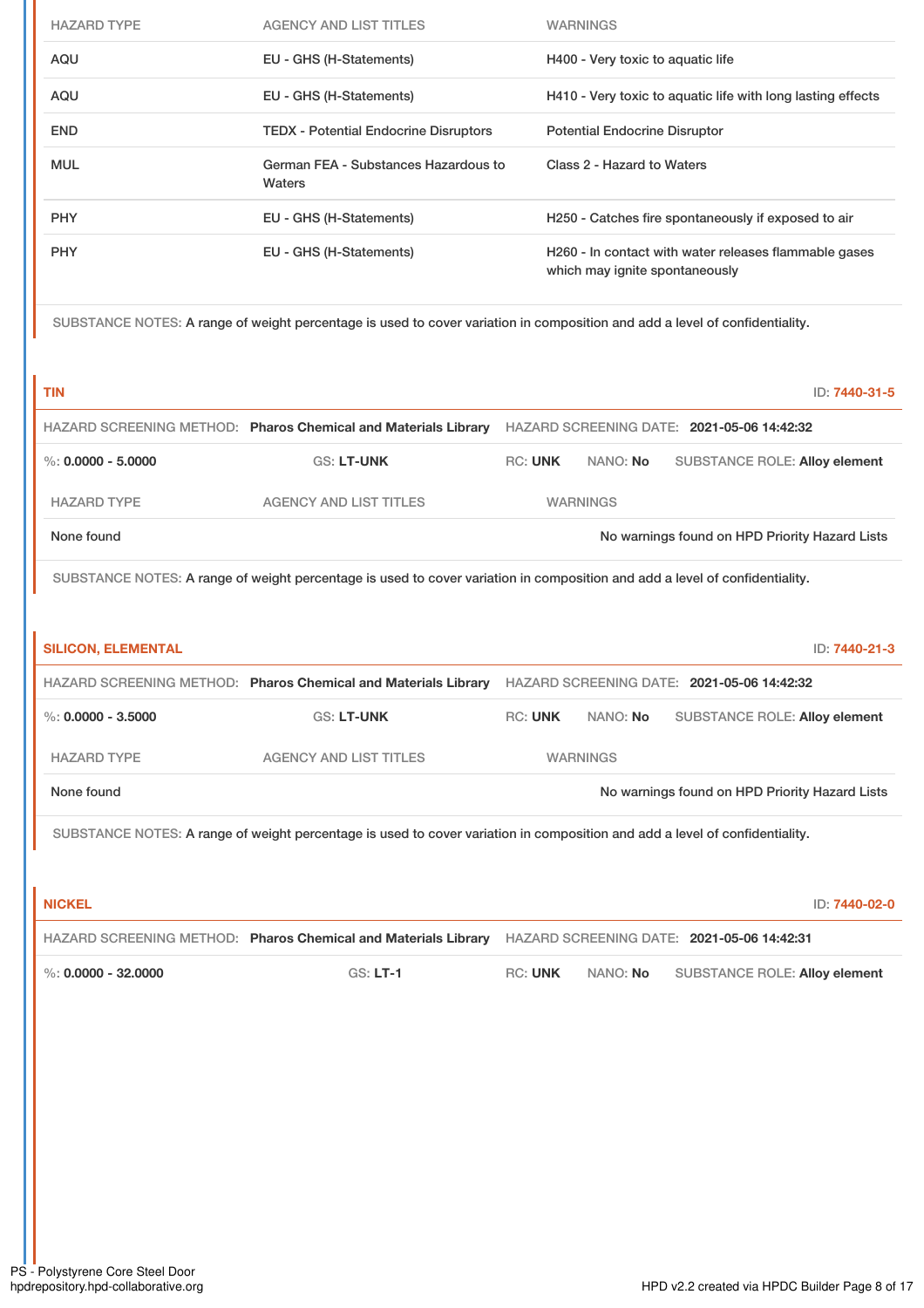| <b>HAZARD TYPE</b> | <b>AGENCY AND LIST TITLES</b>                  | <b>WARNINGS</b>                                                          |
|--------------------|------------------------------------------------|--------------------------------------------------------------------------|
| <b>CAN</b>         | EU - GHS (H-Statements)                        | H351 - Suspected of causing cancer                                       |
| <b>CAN</b>         | <b>US CDC - Occupational Carcinogens</b>       | Occupational Carcinogen                                                  |
| CAN                | <b>MAK</b>                                     | Carcinogen Group 1 - Substances that cause cancer in<br>man              |
| CAN                | <b>IARC</b>                                    | Group 1 - Agent is Carcinogenic to humans                                |
| <b>CAN</b>         | CA EPA - Prop 65                               | Carcinogen                                                               |
| CAN                | US NIH - Report on Carcinogens                 | Known to be a human Carcinogen                                           |
| <b>CAN</b>         | <b>IARC</b>                                    | Group 2b - Possibly carcinogenic to humans                               |
| <b>RES</b>         | <b>AOEC - Asthmagens</b>                       | Asthmagen (Rs) - sensitizer-induced                                      |
| <b>CAN</b>         | US NIH - Report on Carcinogens                 | Reasonably Anticipated to be Human Carcinogen                            |
| <b>MAM</b>         | EU - GHS (H-Statements)                        | H372 - Causes damage to organs through prolonged or<br>repeated exposure |
| <b>RES</b>         | <b>MAK</b>                                     | Sensitizing Substance Sah - Danger of airway & skin<br>sensitization     |
| <b>MUL</b>         | German FEA - Substances Hazardous to<br>Waters | Class 2 - Hazard to Waters                                               |
| <b>SKI</b>         | EU - GHS (H-Statements)                        | H317 - May cause an allergic skin reaction                               |

SUBSTANCE NOTES: A range of weight percentage is used to cover variation in composition and add a level of confidentiality.

| <b>MANGANESE</b>      |                                                                |                |                                      |                                            | ID: 7439-96-5 |
|-----------------------|----------------------------------------------------------------|----------------|--------------------------------------|--------------------------------------------|---------------|
|                       | HAZARD SCREENING METHOD: Pharos Chemical and Materials Library |                |                                      | HAZARD SCREENING DATE: 2021-05-06 14:42:31 |               |
| %: $0.0000 - 14.0000$ | <b>GS: LT-P1</b>                                               | <b>RC: UNK</b> | NANO: <b>No</b>                      | <b>SUBSTANCE ROLE: Alloy element</b>       |               |
| <b>HAZARD TYPE</b>    | <b>AGENCY AND LIST TITLES</b>                                  |                | <b>WARNINGS</b>                      |                                            |               |
| <b>END</b>            | <b>TEDX - Potential Endocrine Disruptors</b>                   |                | <b>Potential Endocrine Disruptor</b> |                                            |               |
| <b>MUL</b>            | German FEA - Substances Hazardous to<br><b>Waters</b>          |                | Class 2 - Hazard to Waters           |                                            |               |
| <b>REP</b>            | GHS - Japan                                                    |                |                                      | Toxic to reproduction - Category 1B [H360] |               |

SUBSTANCE NOTES: A range of weight percentage is used to cover variation in composition and add a level of confidentiality.

| <b>LEAD</b>            |                                                                |                |                                      | ID: 7439-92-1                              |
|------------------------|----------------------------------------------------------------|----------------|--------------------------------------|--------------------------------------------|
|                        | HAZARD SCREENING METHOD: Pharos Chemical and Materials Library |                |                                      | HAZARD SCREENING DATE: 2021-05-25 21:10:10 |
| $\%$ : 0.0000 - 5.0000 | <b>GS: BM-1</b>                                                | <b>RC: UNK</b> | NANO: <b>No</b>                      | <b>SUBSTANCE ROLE: Alloy element</b>       |
| <b>HAZARD TYPE</b>     | <b>AGENCY AND LIST TITLES</b>                                  |                | <b>WARNINGS</b>                      |                                            |
| <b>END</b>             | <b>TEDX</b> - Potential Endocrine Disruptors                   |                | <b>Potential Endocrine Disruptor</b> |                                            |
| <b>PBT</b>             | OSPAR - Priority PBTs & EDs & equivalent<br>concern            |                |                                      | <b>PBT - Chemical for Priority Action</b>  |
| <b>REP</b>             | <b>EU - SVHC Authorisation List</b>                            |                |                                      | Toxic to reproduction - Candidate list     |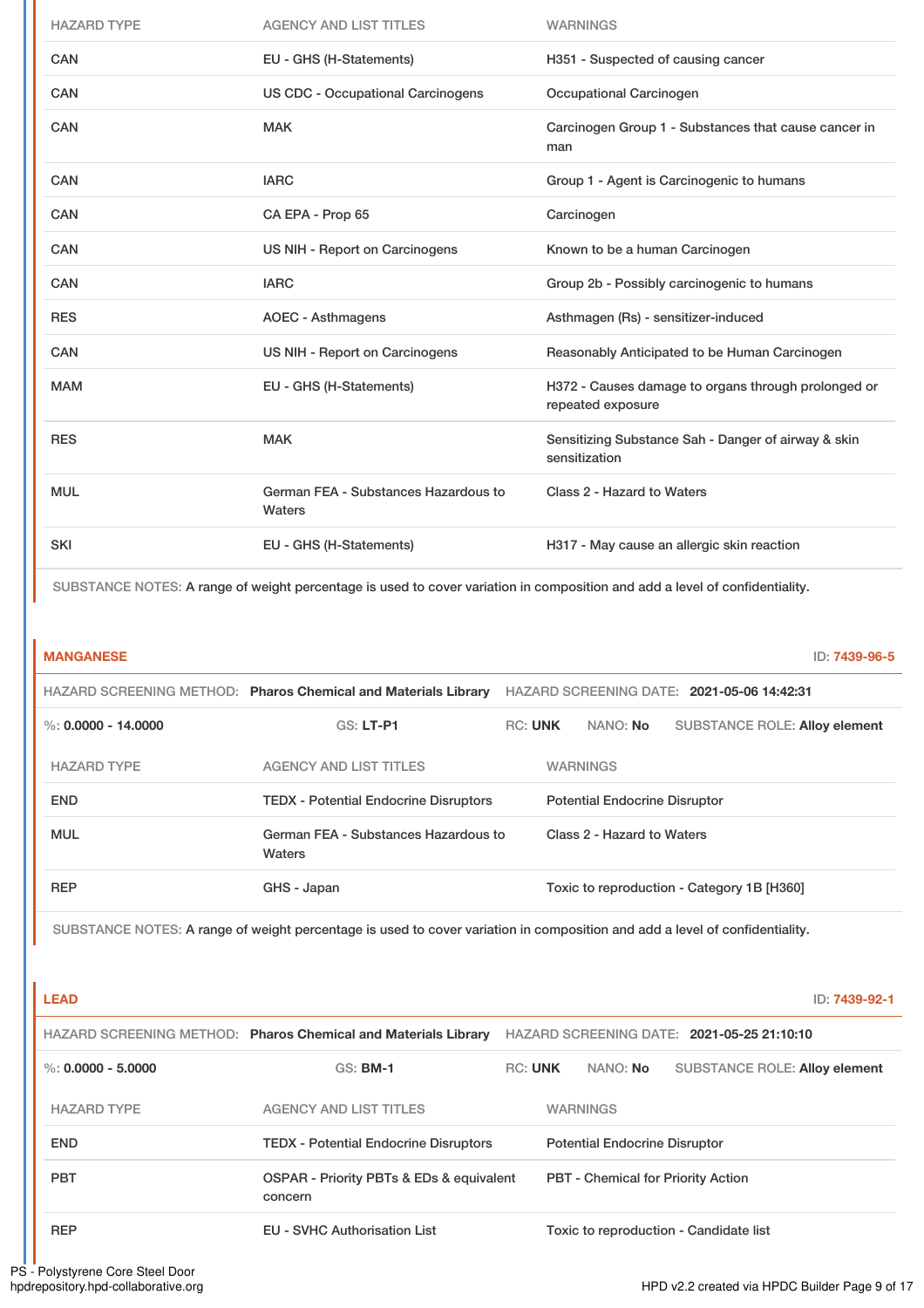| <b>REP</b>                                                                                                                  | EU - GHS (H-Statements)                             | H360FD - May damage fertility. May damage the unborn<br>child                                                           |  |  |
|-----------------------------------------------------------------------------------------------------------------------------|-----------------------------------------------------|-------------------------------------------------------------------------------------------------------------------------|--|--|
| PBT                                                                                                                         | OR DEQ - Priority Persistent Pollutants             | <b>Priority Persistent Pollutant - Tier 1</b>                                                                           |  |  |
| MUL                                                                                                                         | ChemSec - SIN List                                  | CMR - Carcinogen, Mutagen &/or Reproductive Toxicant                                                                    |  |  |
| CAN                                                                                                                         | CA EPA - Prop 65                                    | Carcinogen                                                                                                              |  |  |
| CAN                                                                                                                         | <b>IARC</b>                                         | Group 2b - Possibly carcinogenic to humans                                                                              |  |  |
| CAN                                                                                                                         | <b>MAK</b>                                          | Carcinogen Group 2 - Considered to be carcinogenic for<br>man                                                           |  |  |
| CAN                                                                                                                         | US NIH - Report on Carcinogens                      | Reasonably Anticipated to be Human Carcinogen                                                                           |  |  |
| <b>DEV</b>                                                                                                                  | <b>G&amp;L - Neurotoxic Chemicals</b>               | Developmental Neurotoxicant                                                                                             |  |  |
| <b>CAN</b>                                                                                                                  | US EPA - IRIS Carcinogens                           | (1986) Group B2 - Probable human Carcinogen                                                                             |  |  |
| <b>CAN</b>                                                                                                                  | <b>IARC</b>                                         | Group 2a - Agent is probably Carcinogenic to humans                                                                     |  |  |
| <b>DEV</b>                                                                                                                  | CA EPA - Prop 65                                    | Developmental toxicity                                                                                                  |  |  |
| PBT                                                                                                                         | US EPA - Priority PBTs (NWMP)                       | <b>Priority PBT</b>                                                                                                     |  |  |
| PBT                                                                                                                         | WA DoE - PBT                                        | <b>PBT</b>                                                                                                              |  |  |
| <b>PBT</b>                                                                                                                  | US EPA - Toxics Release Inventory PBTs              | <b>PBT</b>                                                                                                              |  |  |
| <b>DEV</b>                                                                                                                  | US NIH - Reproductive & Developmental<br>Monographs | Clear Evidence of Adverse Effects - Developmental<br><b>Toxicity</b>                                                    |  |  |
| <b>REP</b>                                                                                                                  | US NIH - Reproductive & Developmental<br>Monographs | Clear Evidence of Adverse Effects - Reproductive<br><b>Toxicity</b>                                                     |  |  |
| REP                                                                                                                         | <b>EU - REACH Annex XVII CMRs</b>                   | Toxic to Reproduction Category 1 - Substances known<br>to impair fertility or cause Developmental Toxicity in<br>humans |  |  |
| <b>REP</b>                                                                                                                  | <b>EU - Annex VI CMRs</b>                           | Reproductive Toxicity - Category 1A                                                                                     |  |  |
| <b>GEN</b>                                                                                                                  | <b>MAK</b>                                          | Germ Cell Mutagen 3a                                                                                                    |  |  |
| REP                                                                                                                         | CA EPA - Prop 65                                    | <b>Reproductive Toxicity - Female</b>                                                                                   |  |  |
| REP                                                                                                                         | CA EPA - Prop 65                                    | <b>Reproductive Toxicity - Male</b>                                                                                     |  |  |
| <b>DEV</b>                                                                                                                  | EU - GHS (H-Statements)                             | H362 - May cause harm to breast-fed children                                                                            |  |  |
| <b>REP</b>                                                                                                                  | <b>GHS - New Zealand</b>                            | 6.8A - Known or presumed human reproductive or<br>developmental toxicants                                               |  |  |
| CAN                                                                                                                         | GHS - Korea                                         | Carcinogenicity - Category 1 [H350 - May cause cancer]                                                                  |  |  |
| REP                                                                                                                         | GHS - Korea                                         | Reproductive toxicity - Category 1 [H360 - May damage<br>fertility or the unborn child]                                 |  |  |
| <b>DEV</b>                                                                                                                  | GHS - Australia                                     | H360Df - May damage the unborn child. Suspected of<br>damaging fertility                                                |  |  |
| REP                                                                                                                         | GHS - Japan                                         | Toxic to reproduction - Category 1A [H360]                                                                              |  |  |
| SUBSTANCE NOTES: A range of weight percentage is used to cover variation in composition and add a level of confidentiality. |                                                     |                                                                                                                         |  |  |

### **IRON, ELEMENTAL** ID: **7439-89-6**

HAZARD SCREENING METHOD: **Pharos Chemical and Materials Library** HAZARD SCREENING DATE: **2021-05-25 21:10:11**

PS - Polystyrene Core Steel Door<br>hpdrepository.hpd-collaborative.org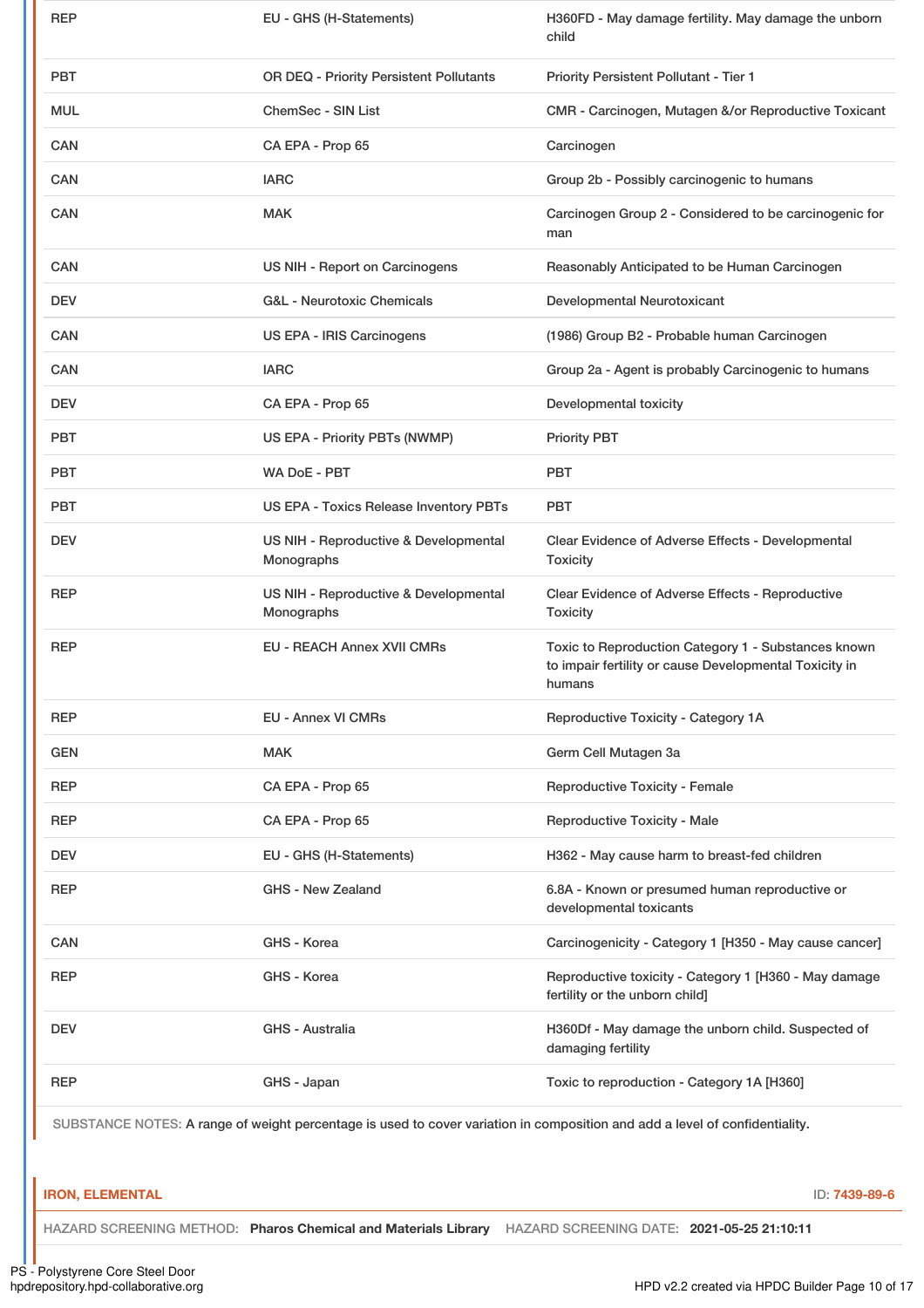| $\%$ : 0.0000 - 6.5000                 | GS: LT-P1                                                                                                                                 | <b>RC: UNK</b>  | NANO: No                              | <b>SUBSTANCE ROLE: Alloy element</b>                   |  |  |
|----------------------------------------|-------------------------------------------------------------------------------------------------------------------------------------------|-----------------|---------------------------------------|--------------------------------------------------------|--|--|
| <b>HAZARD TYPE</b>                     | <b>AGENCY AND LIST TITLES</b>                                                                                                             | <b>WARNINGS</b> |                                       |                                                        |  |  |
| <b>END</b>                             | <b>TEDX - Potential Endocrine Disruptors</b>                                                                                              |                 | <b>Potential Endocrine Disruptor</b>  |                                                        |  |  |
|                                        | SUBSTANCE NOTES: A range of weight percentage is used to cover variation in composition and add a level of confidentiality.               |                 |                                       |                                                        |  |  |
| <b>PRIMER</b>                          | $%: 0.0000 - 2.3000$                                                                                                                      |                 |                                       |                                                        |  |  |
| PRODUCT THRESHOLD: 1000 ppm            | RESIDUALS AND IMPURITIES CONSIDERED: Yes                                                                                                  |                 |                                       | <b>MATERIAL TYPE: Polymeric Material</b>               |  |  |
|                                        | RESIDUALS AND IMPURITIES NOTES: The material does not contain residuals or impurities at or above the declaration threshold.              |                 |                                       |                                                        |  |  |
|                                        | OTHER MATERIAL NOTES: The steel door is available as is or painted; hence, the range of weight percentage.                                |                 |                                       |                                                        |  |  |
| <b>UNDISCLOSED</b>                     |                                                                                                                                           |                 |                                       | ID: Undisclosed                                        |  |  |
|                                        | HAZARD SCREENING METHOD: Pharos Chemical and Materials Library HAZARD SCREENING DATE: 2021-05-25 21:10:02                                 |                 |                                       |                                                        |  |  |
| %: $30.0000 - 48.0000$                 | <b>GS: NoGS</b>                                                                                                                           | RC: None        | NANO: No                              | <b>SUBSTANCE ROLE: Binder</b>                          |  |  |
| <b>HAZARD TYPE</b>                     | <b>AGENCY AND LIST TITLES</b>                                                                                                             |                 | <b>WARNINGS</b>                       |                                                        |  |  |
| None found                             |                                                                                                                                           |                 |                                       | No warnings found on HPD Priority Hazard Lists         |  |  |
|                                        | HAZARD SCREENING METHOD: Pharos Chemical and Materials Library HAZARD SCREENING DATE: 2021-05-25 21:10:03                                 |                 |                                       |                                                        |  |  |
| %: $20,0000 - 33,0000$                 | $GS:$ BM-4                                                                                                                                | RC: None        | NANO: No                              | <b>SUBSTANCE ROLE: Solvent</b>                         |  |  |
| <b>HAZARD TYPE</b>                     | <b>AGENCY AND LIST TITLES</b>                                                                                                             |                 | <b>WARNINGS</b>                       |                                                        |  |  |
| None found                             |                                                                                                                                           |                 |                                       | No warnings found on HPD Priority Hazard Lists         |  |  |
| of confidentiality.                    | SUBSTANCE NOTES: This substance is undisclosed as it is proprietary. A range of weight percentage is used to maintain an additional level |                 |                                       |                                                        |  |  |
|                                        |                                                                                                                                           |                 |                                       |                                                        |  |  |
|                                        |                                                                                                                                           |                 |                                       | ID: 14807-96-6                                         |  |  |
|                                        | HAZARD SCREENING METHOD: Pharos Chemical and Materials Library HAZARD SCREENING DATE: 2021-05-25 21:10:04                                 |                 |                                       |                                                        |  |  |
|                                        | <b>GS: BM-1</b>                                                                                                                           | <b>RC: UNK</b>  | NANO: No                              | <b>SUBSTANCE ROLE: Filler</b>                          |  |  |
| <b>HAZARD TYPE</b>                     | <b>AGENCY AND LIST TITLES</b>                                                                                                             |                 | <b>WARNINGS</b>                       |                                                        |  |  |
| CAN                                    | <b>MAK</b>                                                                                                                                |                 | but not sufficient for classification | Carcinogen Group 3B - Evidence of carcinogenic effects |  |  |
| <b>CAN</b>                             | <b>IARC</b>                                                                                                                               |                 |                                       | Group 2b - Possibly carcinogenic to humans             |  |  |
| <b>TALC</b><br>$\%$ : 8.0000 - 26.0000 | SUBSTANCE NOTES: A weight range is used to maintain a level of confidentiality.                                                           |                 |                                       |                                                        |  |  |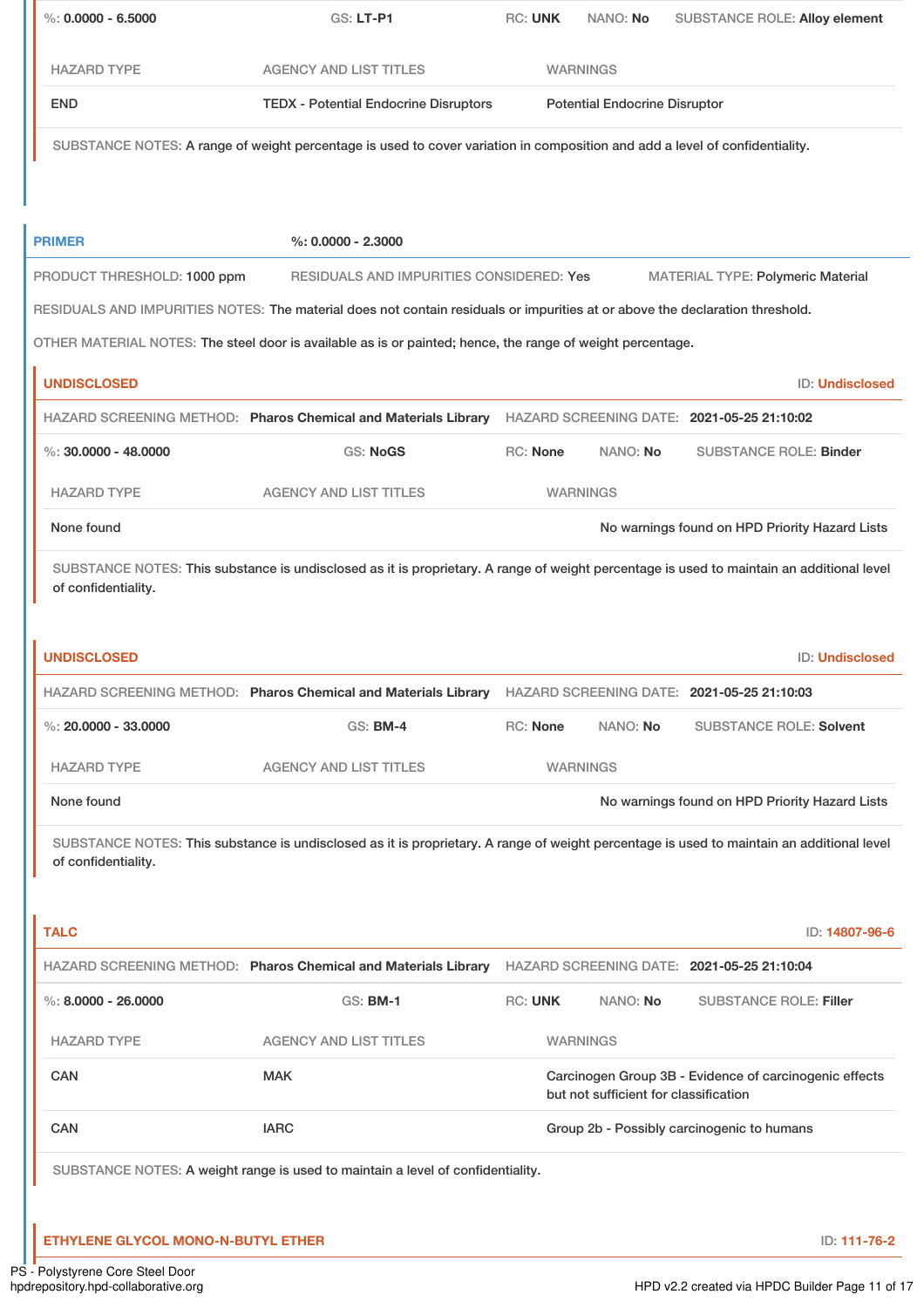|                       |                    | HAZARD SCREENING METHOD: Pharos Chemical and Materials Library | HAZARD SCREENING DATE: 2021-05-25 21:10:05 |                               |                                      |                                |  |
|-----------------------|--------------------|----------------------------------------------------------------|--------------------------------------------|-------------------------------|--------------------------------------|--------------------------------|--|
| %: $2,0000 - 18,0000$ |                    | $GS:$ BM-2                                                     |                                            | <b>RC:</b> None<br>NANO: No   |                                      | <b>SUBSTANCE ROLE: Solvent</b> |  |
|                       | <b>HAZARD TYPE</b> | <b>AGENCY AND LIST TITLES</b>                                  |                                            | <b>WARNINGS</b>               |                                      |                                |  |
|                       | <b>END</b>         | <b>TEDX - Potential Endocrine Disruptors</b>                   |                                            |                               | <b>Potential Endocrine Disruptor</b> |                                |  |
|                       | SKI                | EU - GHS (H-Statements)                                        |                                            | H315 - Causes skin irritation |                                      |                                |  |
|                       | EYE.               | EU - GHS (H-Statements)                                        | H319 - Causes serious eye irritation       |                               |                                      |                                |  |
|                       |                    |                                                                |                                            |                               |                                      |                                |  |

SUBSTANCE NOTES: A weight range is used to maintain a level of confidentiality.

#### **TITANIUM DIOXIDE** ID: **13463-67-7**

|                       | HAZARD SCREENING METHOD: Pharos Chemical and Materials Library | HAZARD SCREENING DATE: 2021-05-25 21:10:06 |                                                                                                         |                                      |                                                    |  |
|-----------------------|----------------------------------------------------------------|--------------------------------------------|---------------------------------------------------------------------------------------------------------|--------------------------------------|----------------------------------------------------|--|
| %: $1.0000 - 10.0000$ | $GS: LT-1$                                                     | <b>RC: None</b>                            |                                                                                                         | NANO: No                             | <b>SUBSTANCE ROLE: Pigment</b>                     |  |
| <b>HAZARD TYPE</b>    | <b>AGENCY AND LIST TITLES</b>                                  |                                            | <b>WARNINGS</b>                                                                                         |                                      |                                                    |  |
| CAN                   | EU - GHS (H-Statements)                                        |                                            | H351 - Suspected of causing cancer                                                                      |                                      |                                                    |  |
| <b>CAN</b>            | US CDC - Occupational Carcinogens                              |                                            | Occupational Carcinogen                                                                                 |                                      |                                                    |  |
| CAN                   | CA EPA - Prop 65                                               |                                            | Carcinogen - specific to chemical form or exposure<br>route                                             |                                      |                                                    |  |
| CAN                   | <b>IARC</b>                                                    |                                            | Group 2B - Possibly carcinogenic to humans - inhaled<br>from occupational sources                       |                                      |                                                    |  |
| CAN                   | <b>MAK</b>                                                     |                                            | Carcinogen Group 3A - Evidence of carcinogenic effects<br>but not sufficient to establish MAK/BAT value |                                      |                                                    |  |
| <b>END</b>            | <b>TEDX</b> - Potential Endocrine Disruptors                   |                                            |                                                                                                         | <b>Potential Endocrine Disruptor</b> |                                                    |  |
| CAN                   | <b>MAK</b>                                                     |                                            |                                                                                                         | low risk under MAK/BAT levels        | Carcinogen Group 4 - Non-genotoxic carcinogen with |  |

SUBSTANCE NOTES: A weight range is used to maintain a level of confidentiality.

# **POWDER COATING %: 0.0000 - 1.8000**

PRODUCT THRESHOLD: 1000 ppm RESIDUALS AND IMPURITIES CONSIDERED: Yes MATERIAL TYPE: Polymeric Material

RESIDUALS AND IMPURITIES NOTES: The material does not contain residuals or impurities at or above the declaration threshold.

OTHER MATERIAL NOTES: The steel door is available as is or painted; hence, the range of weight percentage.

| <b>UNDISCLOSED</b>     |                                                                |                |                 | <b>ID: Undisclosed</b>                         |
|------------------------|----------------------------------------------------------------|----------------|-----------------|------------------------------------------------|
|                        | HAZARD SCREENING METHOD: Pharos Chemical and Materials Library |                |                 | HAZARD SCREENING DATE: 2021-05-25 21:10:01     |
| %: $45.0000 - 65.0000$ | <b>GS: NoGS</b>                                                | <b>RC: UNK</b> | NANO: No        | SUBSTANCE ROLE: Polymer species                |
| <b>HAZARD TYPE</b>     | <b>AGENCY AND LIST TITLES</b>                                  |                | <b>WARNINGS</b> |                                                |
| None found             |                                                                |                |                 | No warnings found on HPD Priority Hazard Lists |

SUBSTANCE NOTES: This substance is undisclosed as it is proprietary. Weight percentage interval is used to cover all powder paint colors.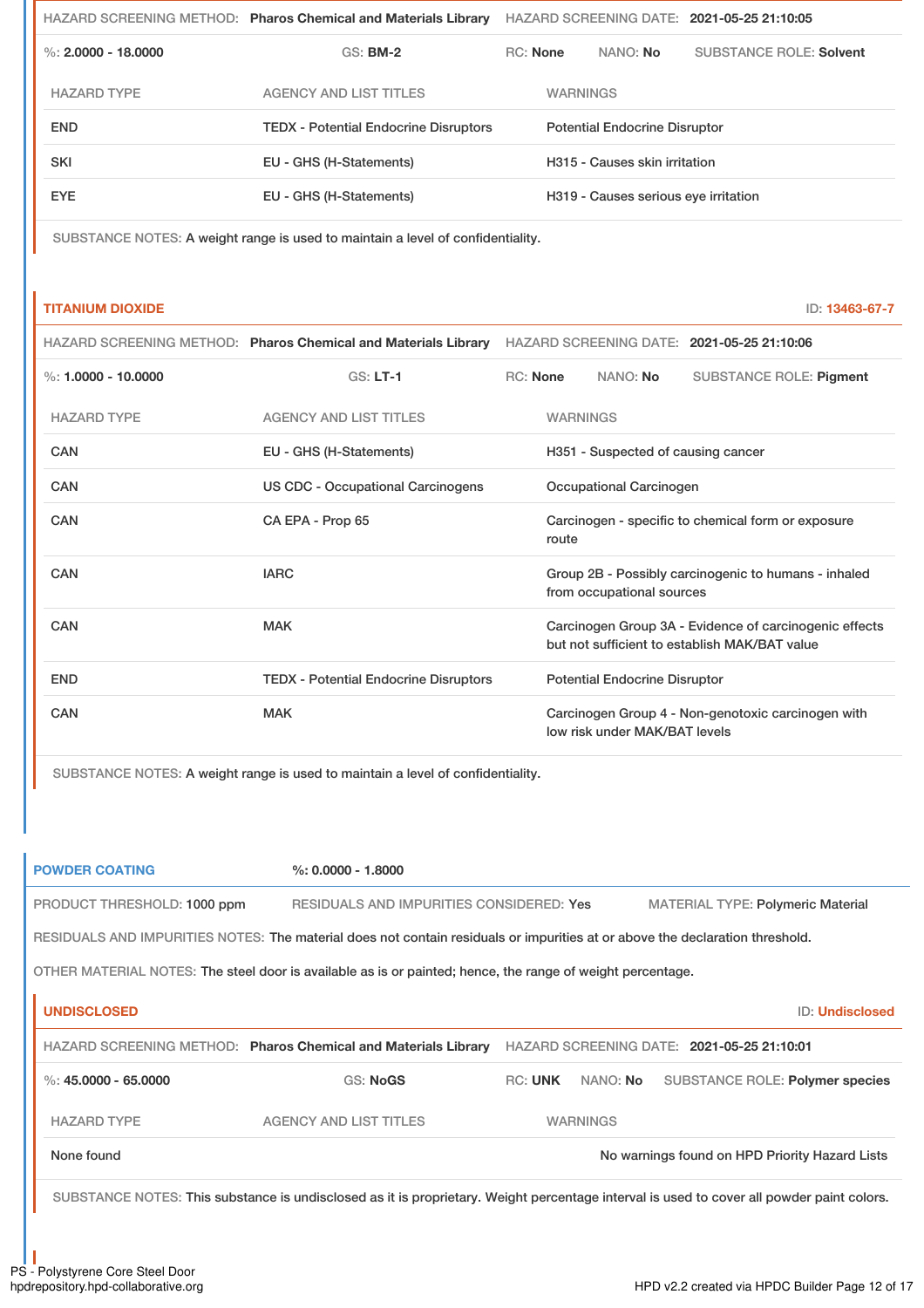| <b>PHTHALOCYANINE GREEN</b> |                                                                                                           |                 |                                    | ID: 1328-53-6                                          |  |
|-----------------------------|-----------------------------------------------------------------------------------------------------------|-----------------|------------------------------------|--------------------------------------------------------|--|
|                             | HAZARD SCREENING METHOD: Pharos Chemical and Materials Library HAZARD SCREENING DATE: 2021-05-25 21:10:17 |                 |                                    |                                                        |  |
| $\%$ : 0.0000 - 8.0000      | <b>GS: LT-UNK</b>                                                                                         | <b>RC: None</b> | NANO: No                           | <b>SUBSTANCE ROLE: Pigment</b>                         |  |
| <b>HAZARD TYPE</b>          | <b>AGENCY AND LIST TITLES</b>                                                                             |                 | <b>WARNINGS</b>                    |                                                        |  |
| None found                  |                                                                                                           |                 |                                    | No warnings found on HPD Priority Hazard Lists         |  |
|                             | SUBSTANCE NOTES: Weight percentage interval is used to cover all powder paint colors.                     |                 |                                    |                                                        |  |
|                             |                                                                                                           |                 |                                    |                                                        |  |
| <b>CI 77346</b>             |                                                                                                           |                 |                                    | ID: 1345-16-0                                          |  |
|                             | HAZARD SCREENING METHOD: Pharos Chemical and Materials Library HAZARD SCREENING DATE: 2021-05-25 21:10:17 |                 |                                    |                                                        |  |
| %: $0.0000 - 10.0000$       | <b>GS: LT-1</b>                                                                                           | <b>RC: None</b> | NANO: No                           | <b>SUBSTANCE ROLE: Pigment</b>                         |  |
| <b>HAZARD TYPE</b>          | <b>AGENCY AND LIST TITLES</b>                                                                             |                 | <b>WARNINGS</b>                    |                                                        |  |
| <b>RES</b>                  | <b>AOEC - Asthmagens</b>                                                                                  |                 | Asthmagen (G) - generally accepted |                                                        |  |
| CAN                         | <b>MAK</b>                                                                                                | man             |                                    | Carcinogen Group 2 - Considered to be carcinogenic for |  |
| <b>RES</b>                  | <b>MAK</b>                                                                                                |                 | sensitization                      | Sensitizing Substance Sah - Danger of airway & skin    |  |
| <b>GEN</b>                  | <b>MAK</b>                                                                                                |                 | Germ Cell Mutagen 3a               |                                                        |  |
| <b>PIGMENT BLUE 15</b>      |                                                                                                           |                 |                                    | ID: 147-14-8                                           |  |
|                             | HAZARD SCREENING METHOD: Pharos Chemical and Materials Library HAZARD SCREENING DATE: 2021-05-25 21:10:15 |                 |                                    |                                                        |  |
| $\%$ : 0.0000 - 10.0000     | <b>GS: BM-3</b>                                                                                           | RC: None        | NANO: No                           | <b>SUBSTANCE ROLE: Pigment</b>                         |  |
| <b>HAZARD TYPE</b>          | <b>AGENCY AND LIST TITLES</b>                                                                             |                 | <b>WARNINGS</b>                    |                                                        |  |
| None found                  |                                                                                                           |                 |                                    | No warnings found on HPD Priority Hazard Lists         |  |
|                             | SUBSTANCE NOTES: Weight percentage interval is used to cover all powder paint colors.                     |                 |                                    |                                                        |  |
|                             |                                                                                                           |                 |                                    |                                                        |  |
| <b>TITANIUM DIOXIDE</b>     |                                                                                                           |                 |                                    | ID: 13463-67-7                                         |  |
|                             | HAZARD SCREENING METHOD: Pharos Chemical and Materials Library HAZARD SCREENING DATE: 2021-05-25 21:10:16 |                 |                                    |                                                        |  |
| $\%$ : 0.0000 - 30.0000     | <b>GS: LT-1</b>                                                                                           | RC: None        | NANO: No                           | SUBSTANCE ROLE: Pigment                                |  |
|                             |                                                                                                           |                 |                                    |                                                        |  |
|                             |                                                                                                           |                 |                                    |                                                        |  |
|                             |                                                                                                           |                 |                                    |                                                        |  |
|                             |                                                                                                           |                 |                                    |                                                        |  |
|                             |                                                                                                           |                 |                                    |                                                        |  |
|                             |                                                                                                           |                 |                                    |                                                        |  |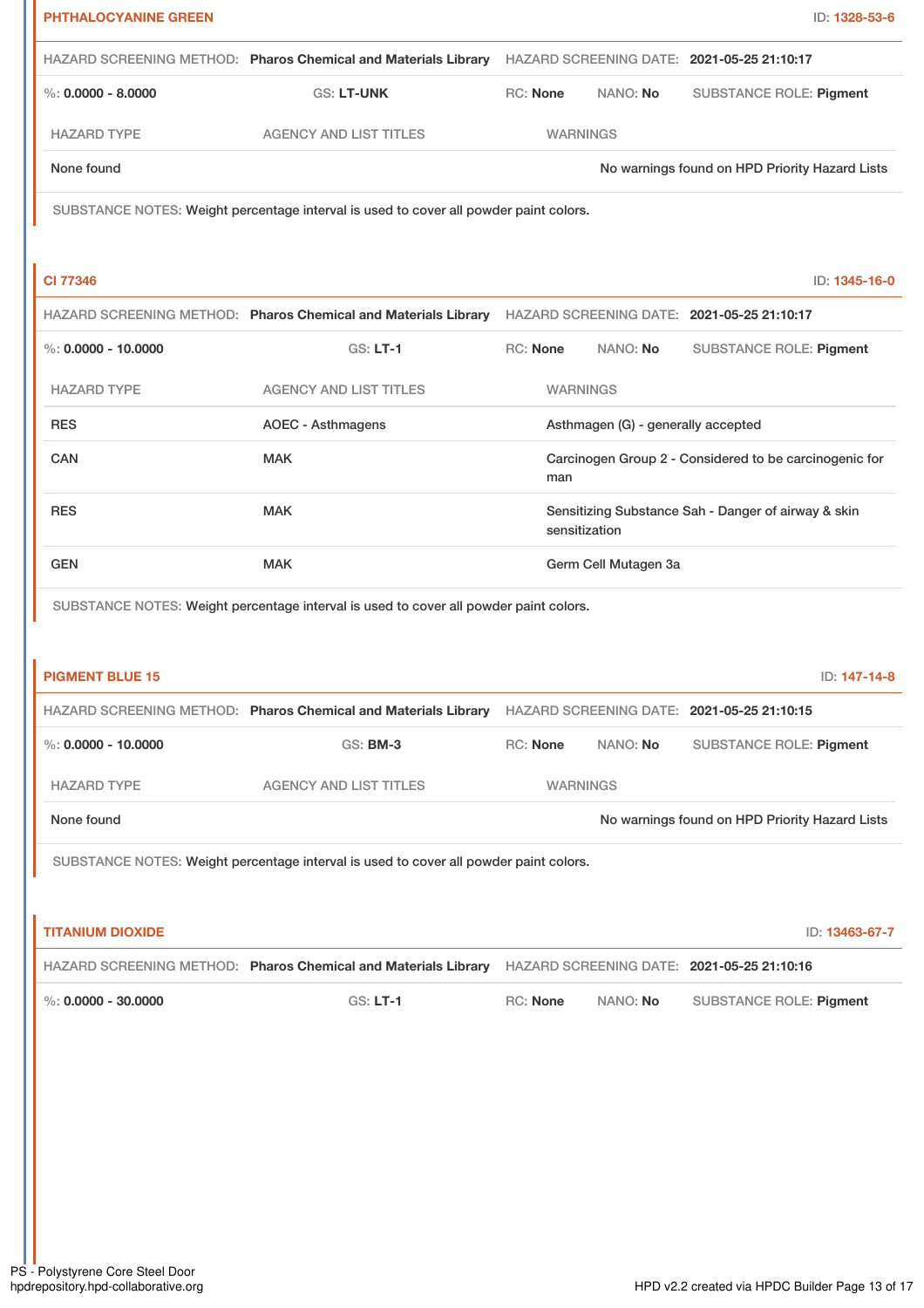| <b>HAZARD TYPE</b> | <b>AGENCY AND LIST TITLES</b>                | <b>WARNINGS</b>                                                                                         |
|--------------------|----------------------------------------------|---------------------------------------------------------------------------------------------------------|
| <b>CAN</b>         | EU - GHS (H-Statements)                      | H351 - Suspected of causing cancer                                                                      |
| <b>CAN</b>         | US CDC - Occupational Carcinogens            | Occupational Carcinogen                                                                                 |
| <b>CAN</b>         | CA EPA - Prop 65                             | Carcinogen - specific to chemical form or exposure<br>route                                             |
| <b>CAN</b>         | <b>IARC</b>                                  | Group 2B - Possibly carcinogenic to humans - inhaled<br>from occupational sources                       |
| <b>CAN</b>         | <b>MAK</b>                                   | Carcinogen Group 3A - Evidence of carcinogenic effects<br>but not sufficient to establish MAK/BAT value |
| <b>END</b>         | <b>TEDX - Potential Endocrine Disruptors</b> | <b>Potential Endocrine Disruptor</b>                                                                    |
| <b>CAN</b>         | <b>MAK</b>                                   | Carcinogen Group 4 - Non-genotoxic carcinogen with<br>low risk under MAK/BAT levels                     |

SUBSTANCE NOTES: Weight percentage interval is used to cover all powder paint colors.

| <b>BISMUTH VANADIUM TETRAOXIDE</b>                             |                                                                                                                                           |                                   |                 |                                                | ID: 14059-33-7 |  |
|----------------------------------------------------------------|-------------------------------------------------------------------------------------------------------------------------------------------|-----------------------------------|-----------------|------------------------------------------------|----------------|--|
| HAZARD SCREENING METHOD: Pharos Chemical and Materials Library |                                                                                                                                           |                                   |                 | HAZARD SCREENING DATE: 2021-05-25 21:10:16     |                |  |
| $\%$ : 0.0000 - 13.0000                                        | <b>GS: BM-1</b>                                                                                                                           | RC: None<br>NANO: No              |                 | <b>SUBSTANCE ROLE: Pigment</b>                 |                |  |
| <b>HAZARD TYPE</b>                                             | <b>AGENCY AND LIST TITLES</b>                                                                                                             |                                   | <b>WARNINGS</b> |                                                |                |  |
| <b>MUL</b>                                                     | German FEA - Substances Hazardous to<br>Waters                                                                                            | Class 3 - Severe Hazard to Waters |                 |                                                |                |  |
|                                                                | SUBSTANCE NOTES: Weight percentage interval is used to cover all powder paint colors.                                                     |                                   |                 |                                                |                |  |
|                                                                |                                                                                                                                           |                                   |                 |                                                |                |  |
| <b>UNDISCLOSED</b>                                             |                                                                                                                                           |                                   |                 | ID: Undisclosed                                |                |  |
|                                                                | HAZARD SCREENING METHOD: Pharos Chemical and Materials Library HAZARD SCREENING DATE: 2021-05-25 21:10:12                                 |                                   |                 |                                                |                |  |
| $\%$ : 0.0000 - 7.0000                                         | <b>GS: NoGS</b>                                                                                                                           | RC: UNK                           | NANO: No        | SUBSTANCE ROLE: Polymer species                |                |  |
| <b>HAZARD TYPE</b>                                             | <b>AGENCY AND LIST TITLES</b>                                                                                                             |                                   | <b>WARNINGS</b> |                                                |                |  |
| None found<br>No warnings found on HPD Priority Hazard Lists   |                                                                                                                                           |                                   |                 |                                                |                |  |
|                                                                | SUBSTANCE NOTES: This substance is undisclosed as it is proprietary. Weight percentage interval is used to cover all powder paint colors. |                                   |                 |                                                |                |  |
|                                                                |                                                                                                                                           |                                   |                 |                                                |                |  |
| <b>UNDISCLOSED</b>                                             |                                                                                                                                           |                                   |                 | <b>ID: Undisclosed</b>                         |                |  |
|                                                                | HAZARD SCREENING METHOD: Pharos Chemical and Materials Library HAZARD SCREENING DATE: 2021-05-25 21:10:13                                 |                                   |                 |                                                |                |  |
| $\%$ : 0.0000 - 6.0000                                         | <b>GS: NoGS</b>                                                                                                                           | RC: UNK                           | NANO: No        | SUBSTANCE ROLE: Polymer species                |                |  |
| <b>HAZARD TYPE</b>                                             | <b>AGENCY AND LIST TITLES</b>                                                                                                             |                                   | <b>WARNINGS</b> |                                                |                |  |
| None found                                                     |                                                                                                                                           |                                   |                 | No warnings found on HPD Priority Hazard Lists |                |  |
|                                                                | SUBSTANCE NOTES: This substance is undisclosed as it is proprietary. Weight percentage interval is used to cover all powder paint colors. |                                   |                 |                                                |                |  |
|                                                                |                                                                                                                                           |                                   |                 |                                                |                |  |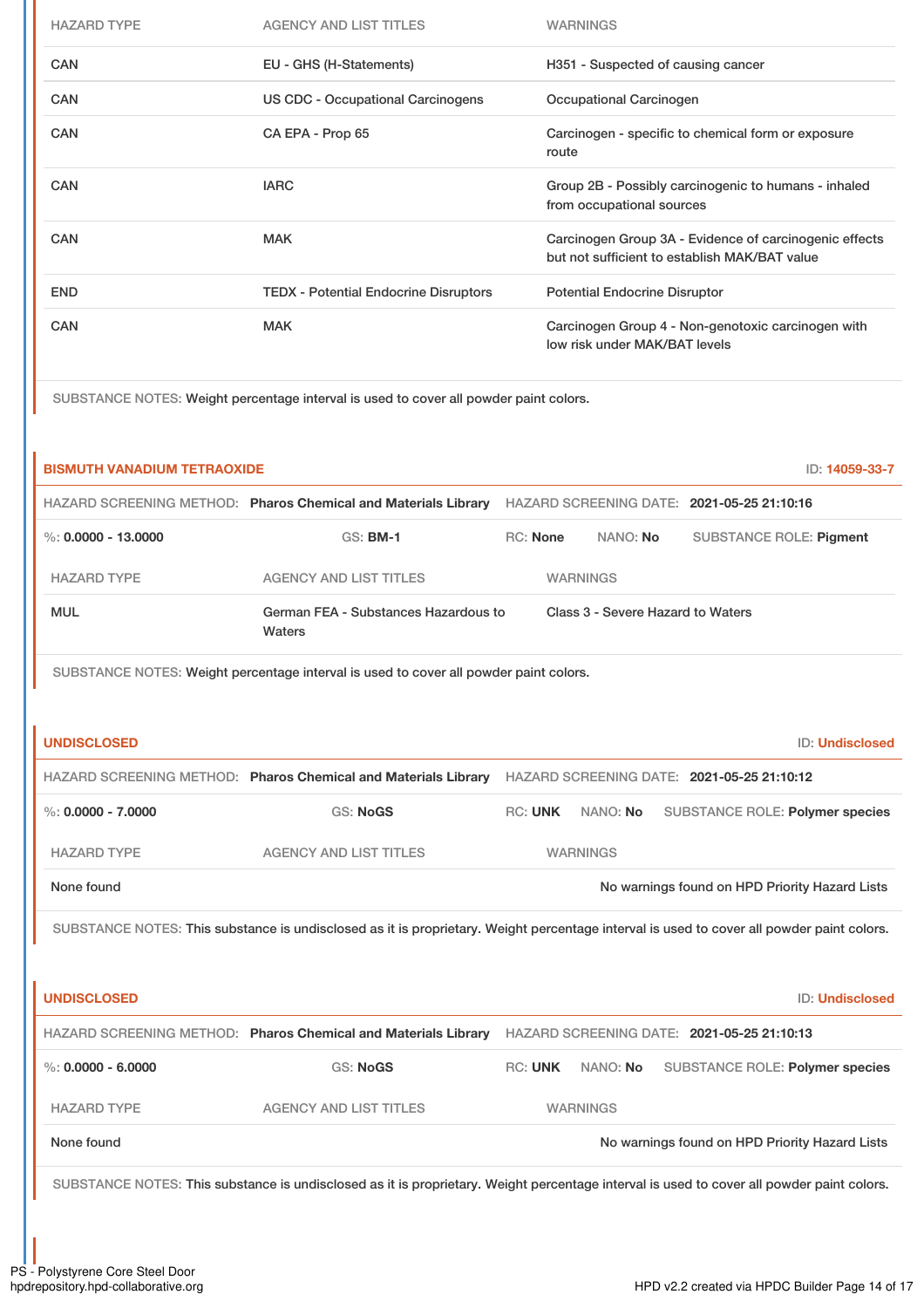| <b>BARIUM SULFATE</b>                                                                 |                                                                                                           |                 |                               | ID: 7727-43-7                                      |  |
|---------------------------------------------------------------------------------------|-----------------------------------------------------------------------------------------------------------|-----------------|-------------------------------|----------------------------------------------------|--|
|                                                                                       | HAZARD SCREENING METHOD: Pharos Chemical and Materials Library HAZARD SCREENING DATE: 2021-05-25 21:10:13 |                 |                               |                                                    |  |
| $\%$ : 0.0000 - 25.0000                                                               | <b>GS: BM-2</b>                                                                                           | <b>RC: UNK</b>  | NANO: No                      | <b>SUBSTANCE ROLE: Filler</b>                      |  |
| <b>HAZARD TYPE</b>                                                                    | <b>AGENCY AND LIST TITLES</b>                                                                             | <b>WARNINGS</b> |                               |                                                    |  |
| CAN                                                                                   | <b>MAK</b>                                                                                                |                 | low risk under MAK/BAT levels | Carcinogen Group 4 - Non-genotoxic carcinogen with |  |
|                                                                                       | SUBSTANCE NOTES: Weight percentage interval is used to cover all powder paint colors.                     |                 |                               |                                                    |  |
| <b>CHROME RUTILE YELLOW</b>                                                           |                                                                                                           |                 |                               | ID: 68186-90-3                                     |  |
|                                                                                       | HAZARD SCREENING METHOD: Pharos Chemical and Materials Library HAZARD SCREENING DATE: 2021-05-25 21:10:14 |                 |                               |                                                    |  |
| $\%$ : 0.0000 - 10.0000                                                               | <b>GS: BM-1</b>                                                                                           | <b>RC: None</b> | NANO: No                      | <b>SUBSTANCE ROLE: Pigment</b>                     |  |
| <b>HAZARD TYPE</b>                                                                    | <b>AGENCY AND LIST TITLES</b>                                                                             | <b>WARNINGS</b> |                               |                                                    |  |
| None found                                                                            |                                                                                                           |                 |                               | No warnings found on HPD Priority Hazard Lists     |  |
| SUBSTANCE NOTES: Weight percentage interval is used to cover all powder paint colors. |                                                                                                           |                 |                               |                                                    |  |
|                                                                                       |                                                                                                           |                 |                               |                                                    |  |
| <b>ULTRAMARINE (PIGMENT)</b>                                                          |                                                                                                           |                 |                               | ID: 57455-37-5                                     |  |
|                                                                                       | HAZARD SCREENING METHOD: Pharos Chemical and Materials Library                                            |                 |                               | HAZARD SCREENING DATE: 2021-05-25 21:10:14         |  |
| $\%$ : 0.0000 - 10.0000                                                               | <b>GS: LT-UNK</b>                                                                                         | <b>RC: None</b> | NANO: No                      | <b>SUBSTANCE ROLE: Pigment</b>                     |  |
| <b>HAZARD TYPE</b>                                                                    | <b>AGENCY AND LIST TITLES</b>                                                                             | <b>WARNINGS</b> |                               |                                                    |  |
| None found                                                                            |                                                                                                           |                 |                               | No warnings found on HPD Priority Hazard Lists     |  |
|                                                                                       | SUBSTANCE NOTES: Weight percentage interval is used to cover all powder paint colors.                     |                 |                               |                                                    |  |
|                                                                                       |                                                                                                           |                 |                               |                                                    |  |
| <b>FERRIC OXIDE, YELLOW</b>                                                           |                                                                                                           |                 |                               | ID: 51274-00-1                                     |  |
|                                                                                       | HAZARD SCREENING METHOD: Pharos Chemical and Materials Library HAZARD SCREENING DATE: 2021-05-25 21:10:15 |                 |                               |                                                    |  |
| $\%$ : 0.0000 - 7.0000                                                                | GS: LT-UNK                                                                                                | <b>RC: None</b> | NANO: No                      | <b>SUBSTANCE ROLE: Pigment</b>                     |  |
| <b>HAZARD TYPE</b>                                                                    | <b>AGENCY AND LIST TITLES</b>                                                                             | <b>WARNINGS</b> |                               |                                                    |  |
| None found                                                                            |                                                                                                           |                 |                               | No warnings found on HPD Priority Hazard Lists     |  |
|                                                                                       |                                                                                                           |                 |                               |                                                    |  |

SUBSTANCE NOTES: Weight percentage interval is used to cover all powder paint colors.

I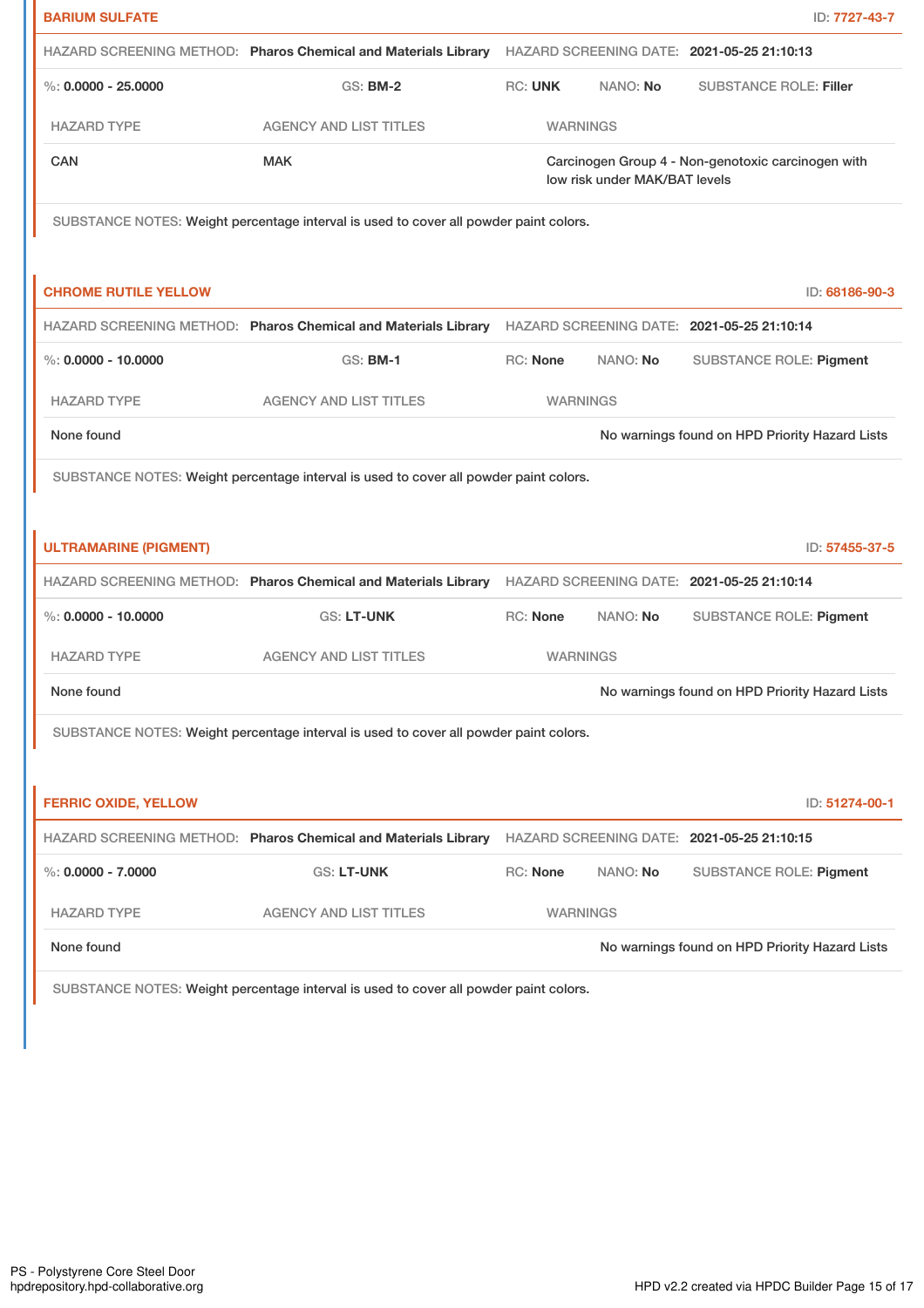This section lists applicable certification and standards compliance information for VOC emissions and VOC content. Other types of health or *environmental performance testing or certifications completed for the product may be provided.*

| <b>VOC EMISSIONS</b>            | CDPH Standard Method V1.2 (Section 01350/CHPS) - Not tested |  |                       |  |  |
|---------------------------------|-------------------------------------------------------------|--|-----------------------|--|--|
| CERTIFYING PARTY: Self-declared | ISSUE DATE: 2021-03- EXPIRY DATE:                           |  | CERTIFIER OR LAB: n/a |  |  |
| APPLICABLE FACILITIES: AII.     | 03                                                          |  |                       |  |  |
| CERTIFICATE URL:                |                                                             |  |                       |  |  |

CERTIFICATION AND COMPLIANCE NOTES:

# **Section 4: Accessories**

This section lists related products or materials that the manufacturer requires or recommends for installation (such as adhesives or fasteners), maintenance, cleaning, or operations. For information relating to the contents of these related products, refer to their applicable Health Product *Declarations, if available.*

No accessories are required for this product.

# **Section 5: General Notes**

Steel Alloying elements GreenScreen Score according to Pharos: - Iron (Fe) 7439-89-6: LT-P1 - Carbon (C) 7440-44-0 : LT-UNK - Chromium (Cr) 7440-47-3: LT-P1 - Copper (Cu) 7440-50-8: LT-P1 - Manganese (Mn) 7439-96-5: LT-P1 - Molybdenum (Mo) 7439-98-7: LT-UNK - Nickel (Ni) 7440-02- 0: LT-1 - Phosphorus (P) 7723-14-0: BM-2 - Silicon (Si) 7440-21-3: LT-UNK - Sulfur (S) 7704-34-9: LT-UNK - Titanium (Ti) 7440-32-6: LT-UNK - Vanadium (V) 7440-62-2: LT-1.